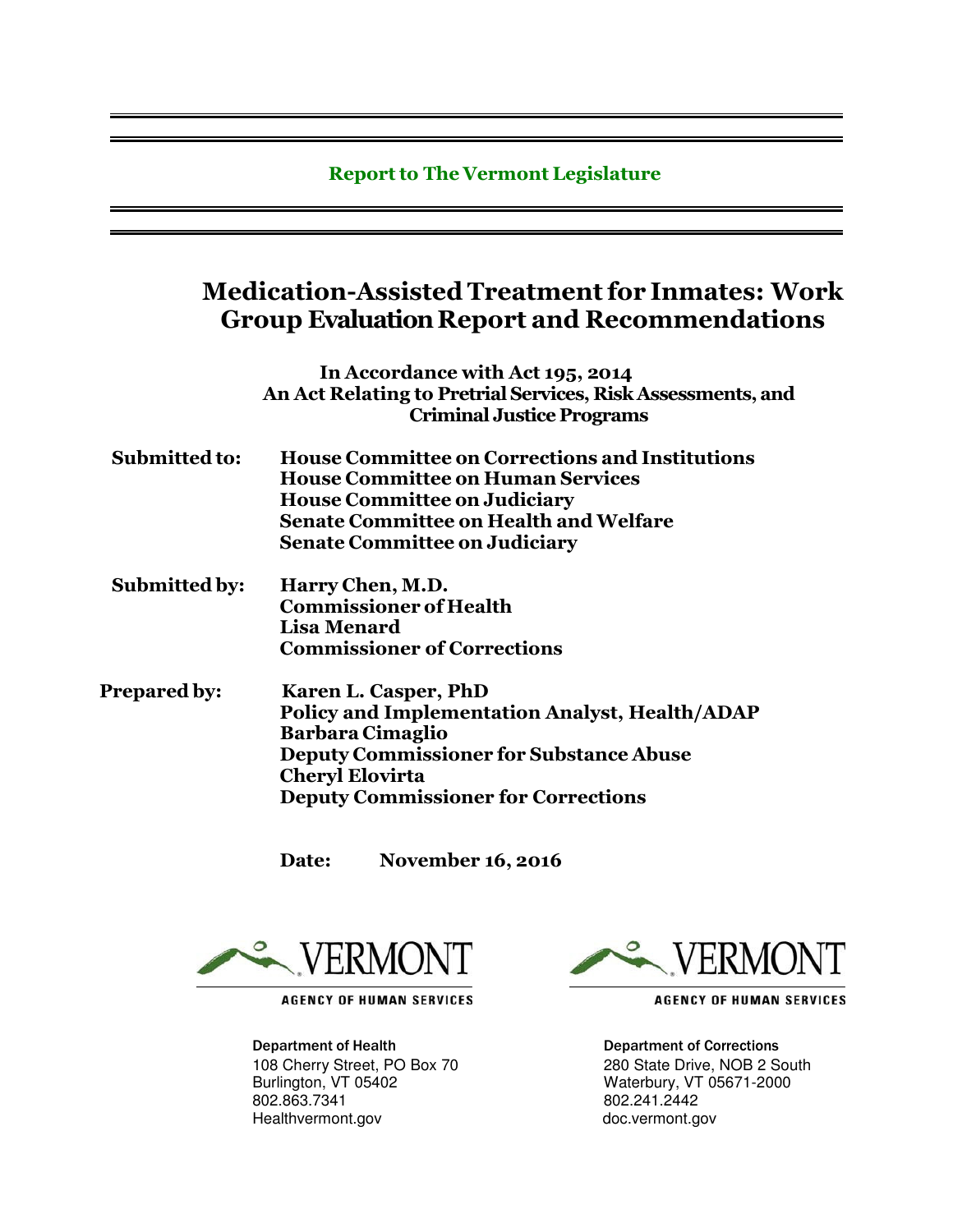## **Table of Contents**

| 1) |  |
|----|--|
| 2) |  |
| 3) |  |
| 4) |  |
|    |  |
|    |  |
|    |  |
|    |  |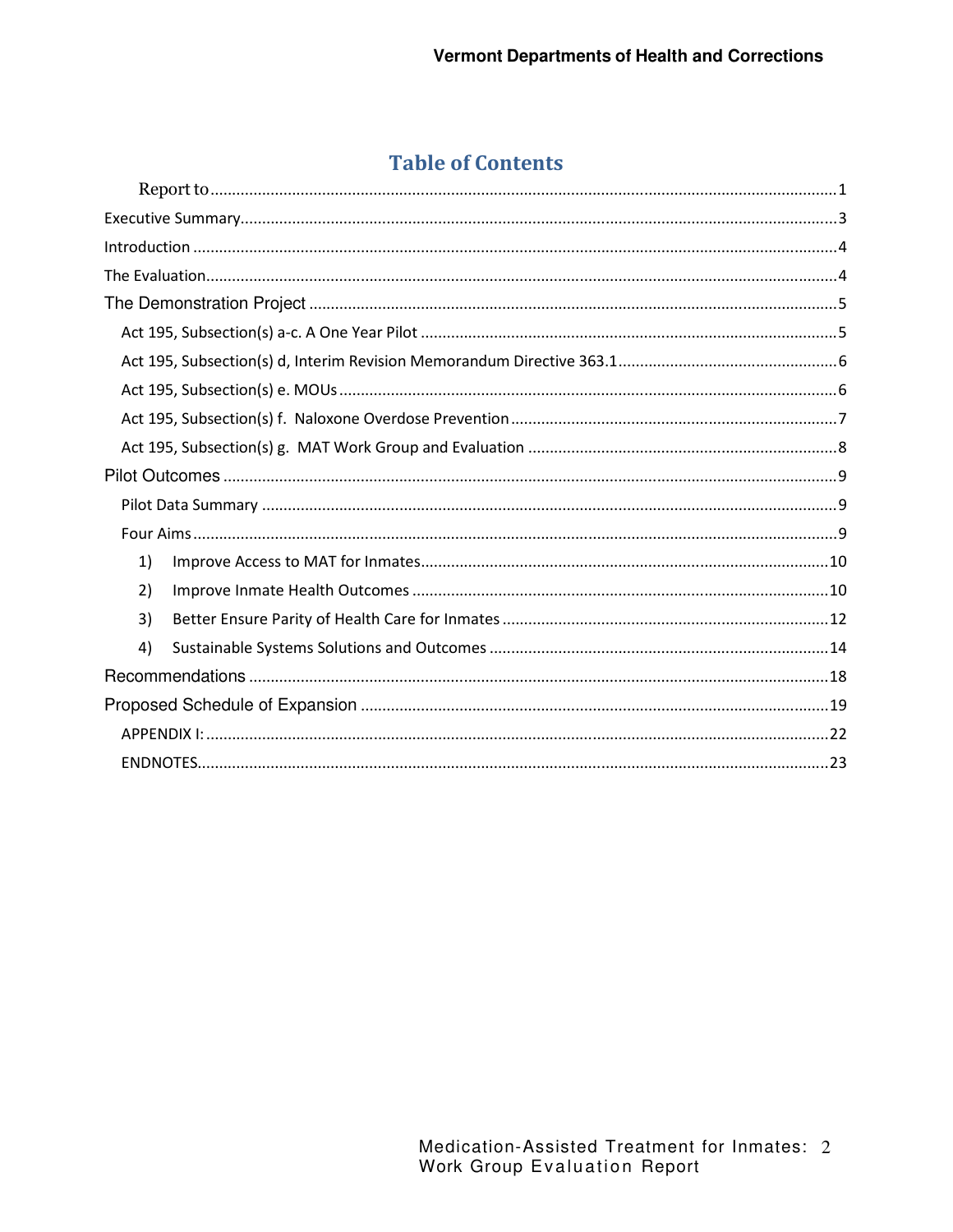## **Executive Summary**

This report evaluates and summarizes the findings of a demonstration project, previously established under Act 67 (2013), to test the provision of continuation medication assisted treatment (MAT) for inmates at two Vermont correctional facilities. Act 195 (2014), Section 12 (g), is follow-on legislation, requiring the Department of Corrections (DOC) and Department of Health (VDH), hereafter "the Departments," to collaboratively continue the Medication-Assisted Treatment (MAT) Work Group created in 2013, and evaluate the legislatively mandated demonstration project. The following report fulfills this legislative mandate, and presents the major findings of the demonstration project. The report concludes with recommendations and a proposed schedule of expansion as specified by the legislation.

The major findings include:

- 1. The Demonstration Project was conducted in two Vermont facilities, Chittenden Regional Correction Facility (CRCF) and Northwest State Regional Correctional Facility (NWSCF). The project tested continuation MAT for inmates up to 90 days for both detainee and sentenced inmates who were receiving MAT treatment in communities *immediately prior to incarceration*.
- 2. There were 323 participants (involving 413 admissions) in the MAT demonstration project; 406 inmates (98.3%) completed the 90-day duration or continued MAT to release. Only 7 inmates (1.7%) were discontinued for some violation of the established MAT service guidelines.
- 3. There were four aims of the demonstration project: 1) increase access to MAT for inmates; 2) improve the health outcomes of inmates; 3) ensure parity of health care for inmates relative to services available through the community health care system; and 4) identify sustainable and satisfactory systems solutions for the delivery of MAT within correctional settings. While the demonstration project achieved aim #1, the other three aims proved more complex. The demonstration project revealed key lessons and challenges that would need to be addressed if implemented across the state, many of which are addressed in the recommendations.
- 4. The proposed schedule of expansion recommends continuation MAT up to 120 days based on medical necessity on a case-by-case basis, implemented statewide to all seven facilities on any designated start date, pending available funding. The budgetary estimates are calculated by projecting the average and maximum costs using the same contract and cost bases from the pilot.
- 5. The recommendations set out at the end of the report are identified as the most critical to successful implementation of a program to deliver continuation MAT in all seven correctional facilities.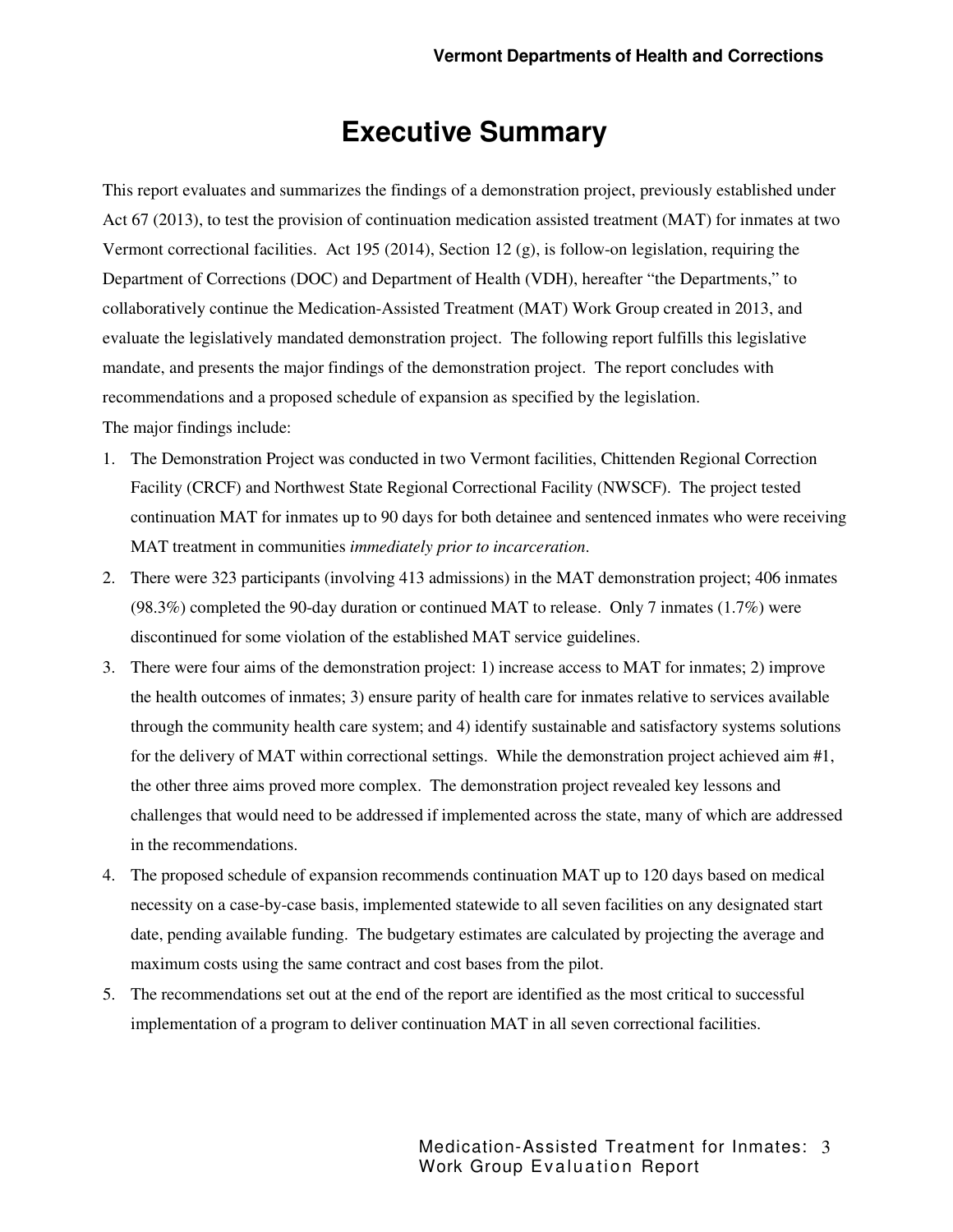# **Introduction**

Act 195 (2014), *an act relating to pretrial services, risk assessments and criminal justice programs*, directs the Vermont Department of Corrections (DOC) to collaborate with the Vermont Department of Health's Division of Alcohol and Drug Abuse Programs (ADAP) to evaluate the demonstration project that provided medication assisted treatment (MAT) for inmates, including persons who were receiving treatment in the community *immediately prior to incarceration*. The demonstration project was previously legislated through Act 67, Sec. 11 (2013), and involved two key action steps as follows, and subsequently followed by Act 95 (2014):

- Step 1: Establish a MAT Work Group to examine medication-assisted treatment for justice-involved individuals in DOC facilities, including federal and state legal parameters, prioritization and time limits for treatment, and roles of providers of the Hub and Spoke system and DOC's medical services contractor in providing treatment.
	- o Step 1 Summary: The Work Group was first convened in June of 2013, and met monthly to conduct the background research and design the demonstration project.
- Step 2: The Work Group would report its findings and recommendations regarding the demonstration project to the legislature.
	- o Step 2 Summary: The final report, "Medication-Assisted Treatment for Inmates: Work Group Report", was submitted to the legislature December 4, 2013 in accordance to Act 67 (2013), and can be found at the following link: http://legislature.vermont.gov/assets/Documents/Reports/294966.PDF
- Step 3: Per Act 195 (2014), the MAT Work Group was reconvened on January 13, 2016 to evaluate the demonstration project and report the findings, including a proposed schedule of expansion. This Evaluation Report fulfills this legislative requirement.

# **The Evaluation**

This evaluation was conducted by the members of the MAT Work Group made up of representatives of the principle partners, the Departments, as well as representatives from the Department of Vermont Health Access (DVHA), the Howard Center, the Defender General's Office, and Centurion-VT, DOC's medical services contractor (See Appendix A). To conduct the evaluation, the Work Group held three meetings and carried out numerous communications outside of the formal meetings to share data on deliverables and outcomes relating to the demonstration project, confirm findings, and finalize the report.

While the evaluation report is mandated in Sec. 12 (g) of Act 195 (2014), all the elements in section 12 (a-g) pertain to the design and implementation of the one-year demonstration project. Therefore, the evaluation report is organized around each of the sub-section(s), with final recommendations of the MAT

> Medication-Assisted Treatment for Inmates: 4 Work Group Evaluation Report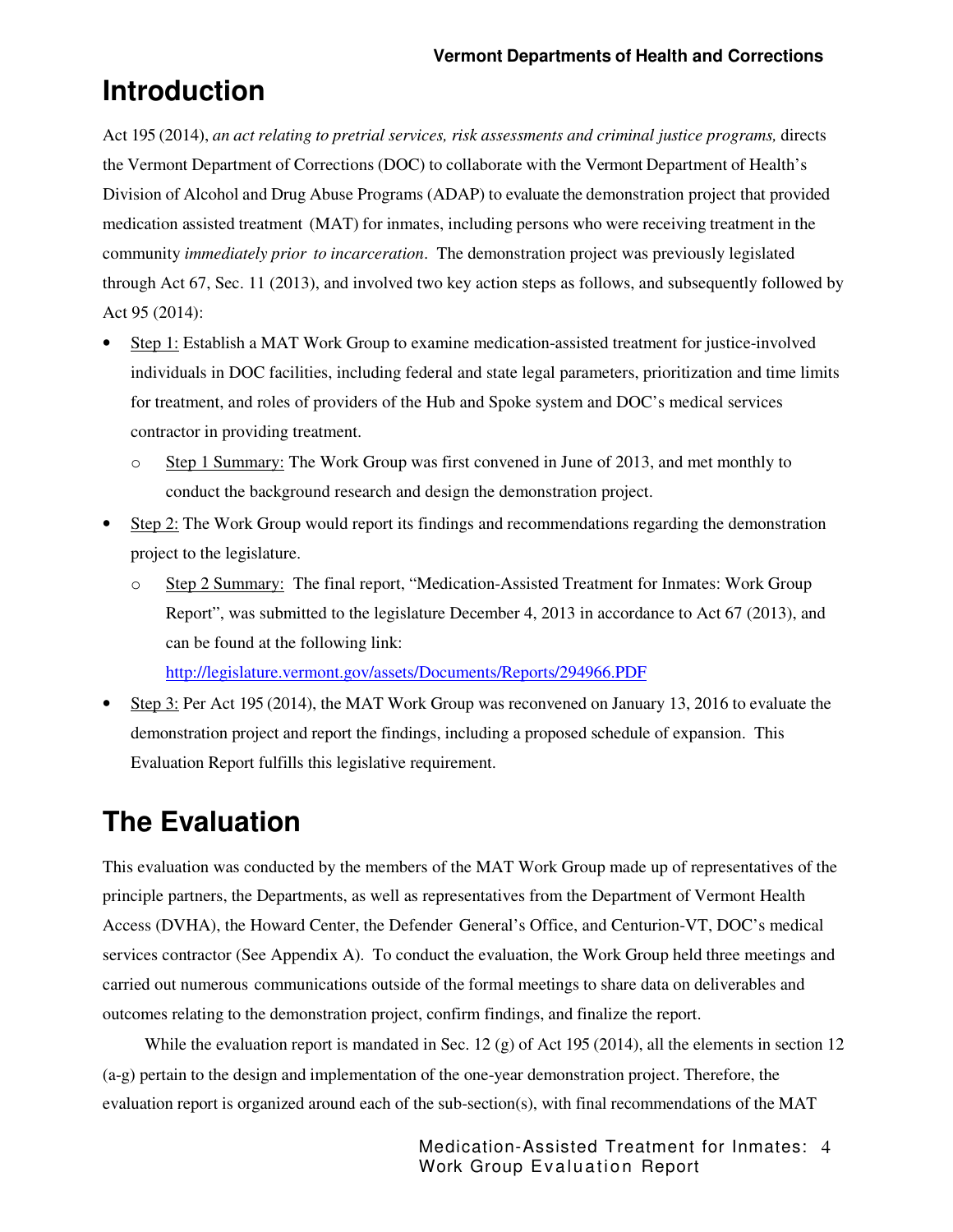Work Group, together with a legislatively requested "proposed schedule of expansion" presented at the end of this report. The original language of the enacted legislation can be found on pages 15 and 16 at http://legislature.vermont.gov/assets/Documents/2014/Docs/ACTS/ACT195/ACT195%20As%20Enacted.pdf

## **The Demonstration Project**

## **Act 195, Subsection(s) a-c. A One Year Pilot**

The DOC in consultation with the MAT Work Group shall (a) "develop and implement a one-year demonstration project to pilot continued use of medication-assisted treatment with Department facilities for detainees and sentenced inmates"; (b) offer continued MAT with methadone or buprenorphine; and (c) use a clinically "prescribed taper" as appropriate.

**Pilot Design/Background:** The one-year demonstration project was originally targeted to individuals who had been receiving MAT services *immediately prior to incarceration*, and proposed *initially,* to pilot the continued use of MAT within DOC facilities for detainees and sentenced inmates in the following manner:

- **1.** For detainee populations: persons incarcerated on detainee status and taking MAT as prescribed in the community may be allowed to continue MAT up to 180 days. If the need for MAT discontinuation arises it will be done so through use of a prescribed taper per the prescribing physician's or treatment provider's protocols.
- **2.** For sentenced populations: those persons sentenced to a minimum of 1 year and receiving MAT as prescribed in the community may be allowed to continue MAT up to one year of their sentence. Beyond that year, discontinuation will proceed per a prescribed taper per the prescribing physician's or treatment provider's protocols.

**Pilot Implementation Summary:** The DOC, in consultation with the Criminal Justice Legislative Oversight Committee, implemented a 90-day MAT maintenance pilot for both detainees and sentenced individuals, as otherwise described above, with prescribed tapering if discontinued per the prescribing physician's or treatment provider's protocols.

**Additional Pilot Implementation Guidelines:** The MAT Work Group also proposed the following guidelines to apply to participants in the demonstration project:

- Individuals can continue MAT for as long as they continue to benefit from it up to 90 days, maintain interest in continuing treatment, and consistently meet the expectations set forth by the MAT clinical provider and DOC in collaboration with the DOC medical provider.
- An individual within DOC who is determined to have violated a condition or agreement related to MAT, including diversion or misuse/abuse of other substances, will be discontinued by taper upon notification of the community treatment provider.
- Discontinuation of MAT, if necessary, should be accomplished through a prescribed tapering protocol

Medication-Assisted Treatment for Inmates: 5 Work Group Evaluation Report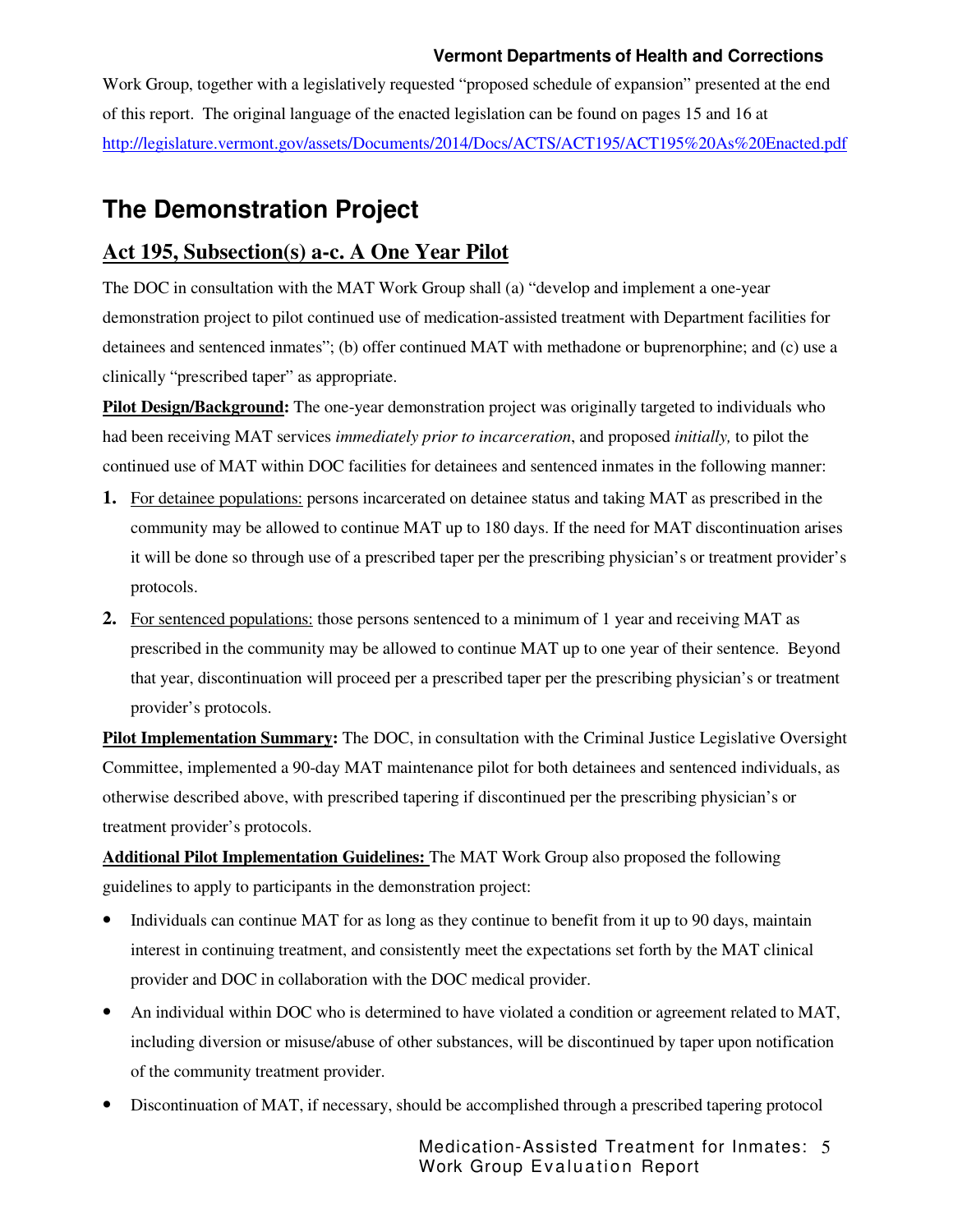per the prescribing physician's or treatment provider's protocols.

- Protocols shall be established for smooth transitioning in and out of treatment settings, or in and out of DOC facilities to treatment services. See the sub-section below: Act 195, Subsection(s) d, Interim Revision Memorandum Directive 363.1.
- Treatment protocols involving transport of inmates to off-site care shall not disrupt DOC facility schedules nor should the implementation or use of the treatment protocols interfere with the orderly running of any DOC facility.

## **Act 195, Subsection(s) d, Interim Revision Memorandum Directive 363.1**

The Commissioner of Corrections shall publish an interim revision memorandum to replace Directive 363.01 as recommended by the Medication-Assisted Treatment for Inmates Work Group.

**Pilot Design/Background:** The MAT Work Group concluded that to implement the demonstration project, the DOC would need to revise the **DOC Methadone Facilities Directive 363.01.** The memorandum would not be a clinical guideline. Local policy and procedures would need to be formulated appropriately and separately, and support clinical guidelines from DOC Health Services. It is noted that any change to this directive would not be binding for individuals placed in Vermont DOC facilities under the supervision of the Federal Justice System. A representative from VDH/ADAP would plan to discuss the feasibility and ability of extending this, or a similar, protocol to federally sentenced or detained inmates.

**Pilot Implementation Summary:** The Interim Revision Memorandum Directive 363.01 was signed by Andrew Pallito, then Commissioner of the Department of Corrections, on October 14, 2014. The link to the document is http://doc.vermont.gov/about/policies/rpd/interim-revision-memo-363-01-methadonefacilitation/view. This directive supports the Health Care Services Policy # 351, http://doc.vermont.gov/about/policies/rpd/correctional-services-301-550/351-360-programs-health-careservices/351%20Health%20Care%20Services.pdf, namely those elements pertaining to: 1) the continuity of MAT maintenance and/or discontinuation of MAT based upon diversion of medications (with notification to the community provider), and 2) the taper protocol. This directive enabled the implementation of the demonstration project, piloting MAT treatment maintenance for greater than 30 days, including the facilitation of the continuation of methadone treatment, if necessary, to treat inmates with opioid dependence having received such treatment in communities *immediately prior to incarceration*. There was no change to federally sentenced or detained individuals.

## **Act 195, Subsection(s) e. MOUs**

DOC shall enter in to memoranda of understandings (MOU) with the Department of Health and with hub treatment providers regarding ongoing medication-assisted treatment for persons in the custody of the Department, ensuring no higher priority status over any other person on a waitlist.

> Medication-Assisted Treatment for Inmates: 6 Work Group Evaluation Report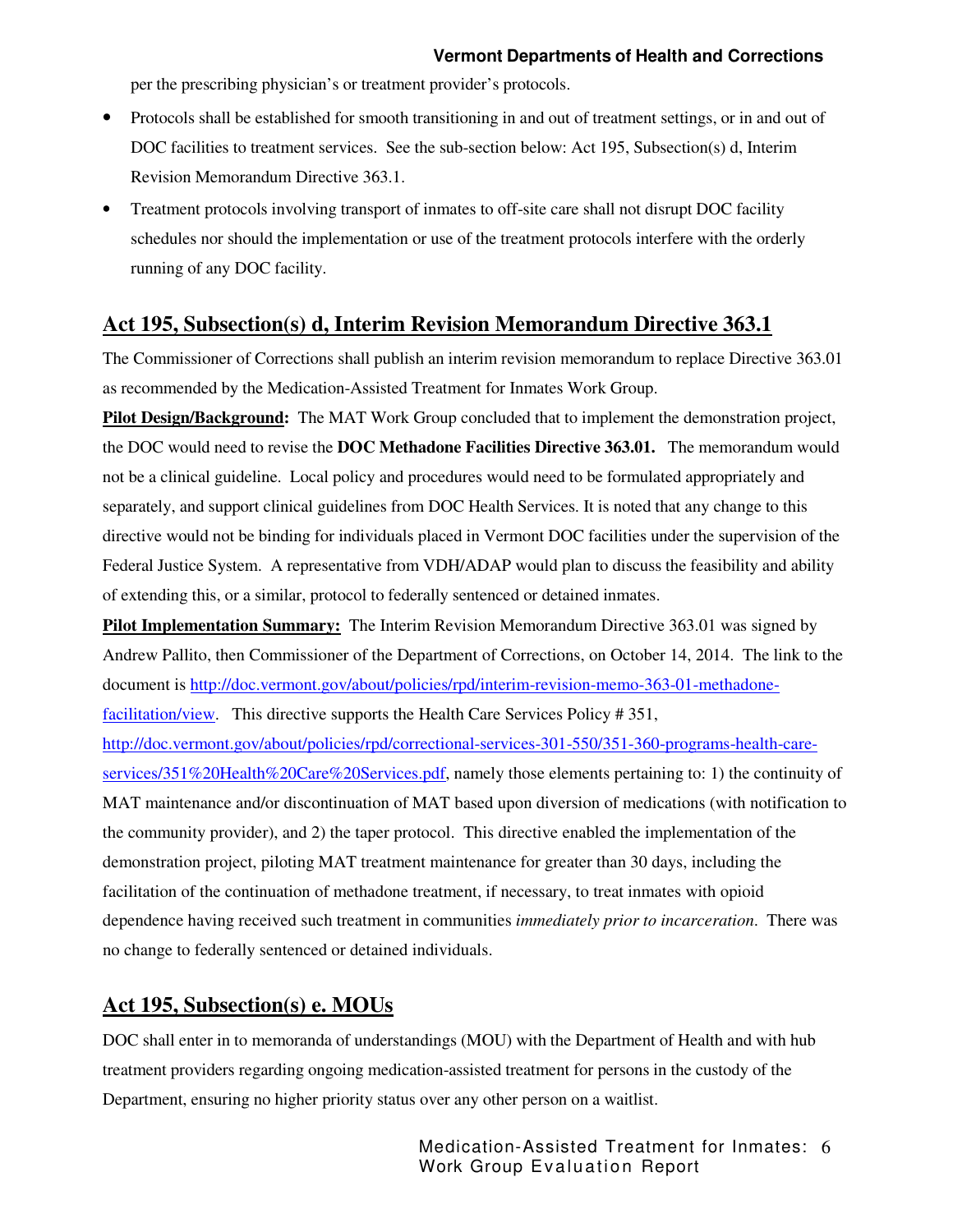**Pilot Design/Background:** MOUs between the Departments were determined not to be legally required, however MOUs between hub providers and DOC facilities would need to be established to ensure the uniform administration of MAT for inmates and transitions to and from community-based services, especially for those treated with methadone. ADAP and DOC would facilitate this.

#### **Pilot Implementation Summary**:

#### Uniform Language

A standardized MOU was proposed between hub providers and DOC facilities to ensure a common protocol of care for delivering MAT treatment to inmates irrespective of correction facility, while also observing correction's scheduling, security and transportation protocols. Developing a uniform language to cover all the related complexities to the satisfaction of all parties proved very challenging. One of these complexities, for example, involved the use of telemedicine for individuals considered of moderate to high risk for elopement or other behavioral disruptions. Since each hub has different telehealth systems, and the DOC has its own technological security-related issues, it was very difficult to formalize common systems standards around this and other issues.

Implementation: Work on the uniform language MOU continued through the full duration of the demonstration project, relying on informal agreements and the principles contained in the evolving draft MOU to implement the demonstration project. In addition to telemedicine, guest dosing, transportation, and other program and system challenges were identified and addressed. Many of these challenges and associated solutions are detailed under "Pilot Outcomes" below. To supplement the uniform language MOU, a valid chain of custody agreement was used to ensure effective delivery of medications for methadone-maintained individuals per Federal regulations. For individuals receiving Buprenorphine, the DOC's medical contractor assumed prescriptive authority.

The common language MOU has now been finalized. It has been signed and put into use between the DOC and the two hub providers in Rutland and Chittenden counties where the pilot was implemented. In future, MOUs will be signed and put into use between the DOC and all remaining hub providers involved in roll out of the continuation MAT program to facilities statewide. Valid chain of custody agreements tracking movement of medications will also continue to be used.

#### **Act 195, Subsection(s) f. Naloxone Overdose Prevention**

The Departments shall collaborate to facilitate the provision of naloxone overdose prevention training and rescue kits for pilot project participants.

**Pilot Design/Background:** The VDH, through community-based partners, is distributing Overdose Rescue Kits with nasal naloxone (Narcan®), a medication that can reverse an opioid overdose. When sprayed into the nose of someone who has overdosed, naloxone blocks the opioids and restores normal breathing. The key is to administer it as quickly as possible after an overdose is recognized. Naloxone is safe, easy to

> Medication-Assisted Treatment for Inmates: 7 Work Group Evaluation Report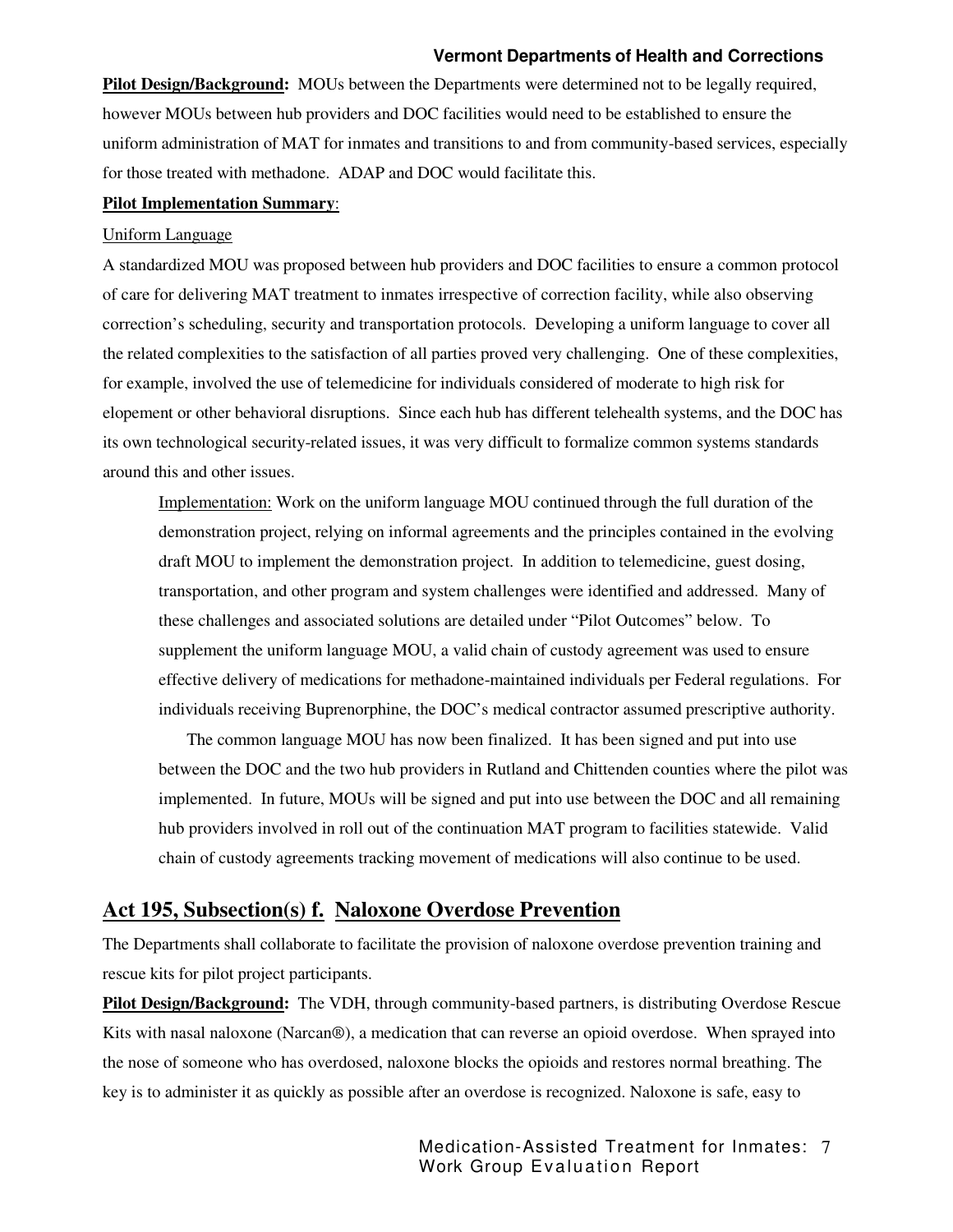administer, and has no potential for abuse.

**Pilot Implementation Summary**: The VDH trained a select group of DOC staff in the proper storage and deployment of naloxone. In turn, DOC staff continued to train other staff at the two pilot sites. Furthermore, several field officers asked to be trained in the deployment of naloxone and now voluntarily carry the vials when working in the field. Both pilot sites were provided with an initial number of kits. In the future, the DOC would like to add the ability to order kits as needed. During reentry planning case managers provided naloxone counseling and recommendations on its use to inmates. Only four pilot project participants accepted a kit upon release (3 in CRCF, and 1 in NWSCF), reflecting a low acceptance rate relative to the outside population. Since the conclusion of the pilot, additional kits continue to be issued to inmates upon release (to date, 42 at CRCF, and 4 at NWSCF) reflecting a positive increase in acceptance rates as best practice supports the availability of naloxone to prevent overdose. Some continued barriers may include low staff familiarity with the kits, inmate concerns about signaling to DOC staff and parole/probation officers an intention for future substance abuse, noted they could get naloxone in the community, and inmate determination to remain abstinent. Methods to continue to improve acceptance rates among inmates upon release will need to be identified with a focus on overcoming some of these barriers. For example, the development of a standard script for case managers to orientate inmates on the availability and use of naloxone might be considered, and wider training on the value of the kits to not only DOC staff, but parole/probation officers and the individuals themselves, might be considered. After the completion of the pilot and in anticipation of roll-out statewide, CRCF has made naloxone available to all released inmates, and by December 1, 2016, all seven facilities will have naloxone available for participants at release.

### **Act 195, Subsection(s) g. MAT Work Group and Evaluation**

The VDH shall continue the Medication-Assisted Treatment for Inmates Work Group to inform and monitor implementation of the demonstration project, evaluate the project, and report the findings, including a proposed schedule of expansion.

**Summary:** In addition to the meetings under the first phase that focused on designing the pilot, the Work Group reconvened on January 13, 2016 to plan a process for evaluating the demonstration project and for preparing the required evaluation report. Three meetings were held in this second phase focused on evaluation, as well as numerous other communications to share data on demonstration project implementation, review and confirm findings, complete calculations for the proposed schedule of expansion, and consolidate the MAT Work Group's final recommendations. The following reflect the MAT Work Group's findings relating to pilot outcomes and subsequent recommendations.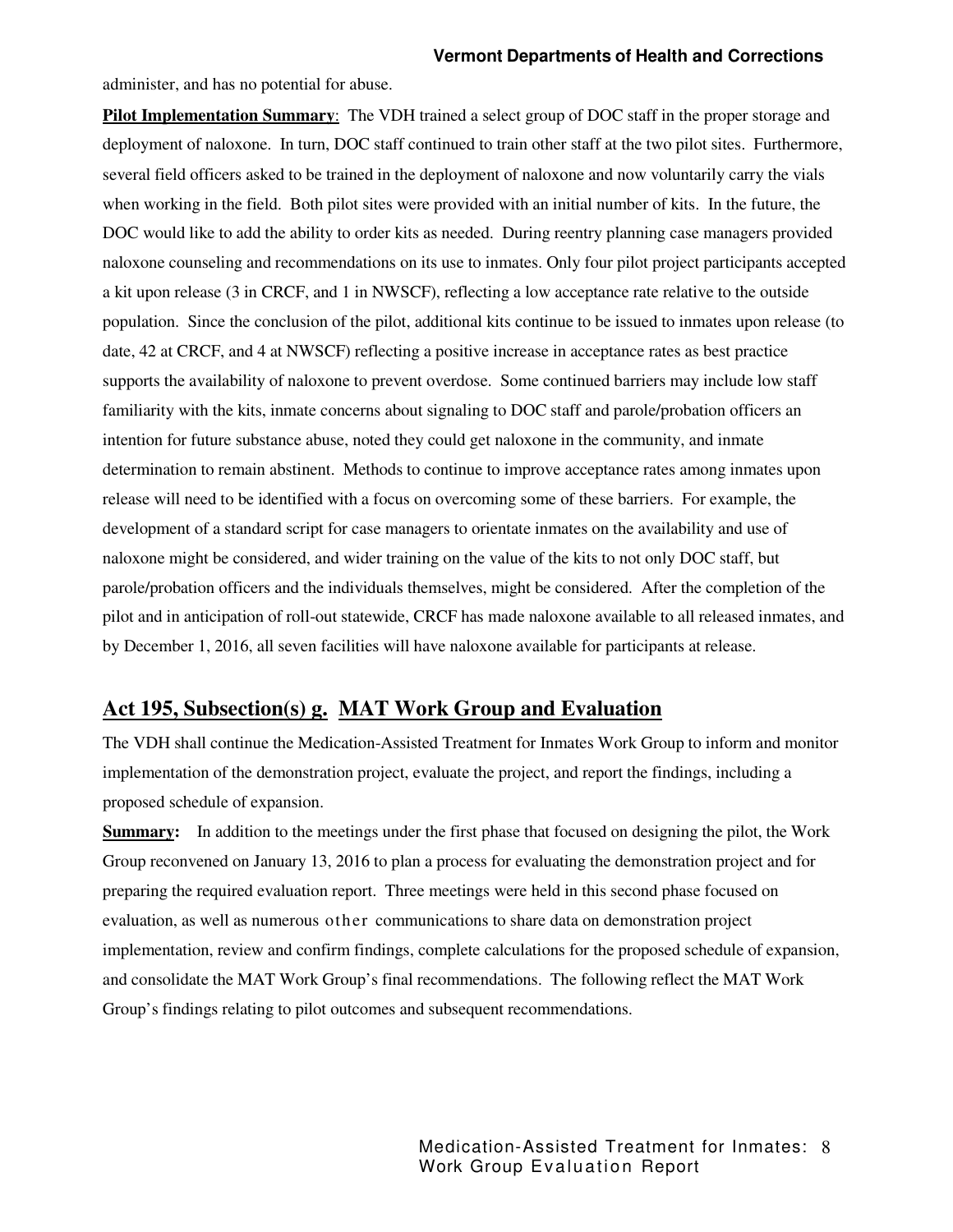## **Pilot Outcomes**

Two pilot sites were implemented, with Chittenden Regional Correction Facility (CRCF) initiated October 7, 2014 and Northwest State Regional Correctional Facility (NWSCF) on October 24, 2014 to test extending "continuation MAT treatment" from 30 days to 90 days during a one-year demonstration project period. The following chart provides a data summary by pilot site.

### **Pilot Data Summary**

| <b>PILOT SITE</b>                                           | <b>NUMBER OF</b><br><b>ADMISSIONS ON</b><br><b>MAT</b> | <b>NUMBER OF</b><br><b>UNIQUE</b><br><b>INDIVIDUALS ON</b><br><b>MAT</b> | % OF ADMISSIONS<br><b>DISCONTINUED</b><br><b>FROM MAT DUE TO</b><br><b>MISUSE OR</b><br><b>DIVERSION</b> | % of<br><b>ADMISSIONS</b><br><b>COMPLETING 90</b><br><b>DAYS MAT</b><br>AND/OR<br><b>RELEASED</b> |
|-------------------------------------------------------------|--------------------------------------------------------|--------------------------------------------------------------------------|----------------------------------------------------------------------------------------------------------|---------------------------------------------------------------------------------------------------|
| <b>CHITTENDEN</b><br><b>REGIONAL</b><br><b>CORRECTIONAL</b> | 276                                                    | 217                                                                      | 1.5%<br>(4)                                                                                              | 98.5%<br>(272)                                                                                    |
| <b>FACILITY</b>                                             |                                                        |                                                                          |                                                                                                          |                                                                                                   |
| <b>NORTHWEST</b><br><b>REGIONAL</b>                         | 137                                                    | 106                                                                      | 2.2%<br>(3)                                                                                              | 97.8%<br>(134)                                                                                    |
| <b>CORRECTIONAL</b><br><b>FACILITY</b>                      |                                                        |                                                                          |                                                                                                          |                                                                                                   |
| TOTAL                                                       | 413                                                    | 323                                                                      | 1.7%<br>(7)                                                                                              | 98.3%<br>(406)                                                                                    |

NOTES:

• NWSCF has a relatively smaller portion of beds at the facility dedicated to serving individuals that would qualify for MAT services, which would have impacted the MAT pilot size..

• Of all eligible admissions to CRCF, 52.5% were continued on Suboxone, and approximately 45% were continued on methadone. About 98.5% were continued to 90-day completion or release, and only 1.5% were discontinued from MAT due to misuse and/or diversion. Of all eligible admissions to NWSCF, approximately 65% were continued on Suboxone and 32.8% were continued on methadone. About 97.8% were continued to 90-day completion, and only 2% were discontinued from MAT due to misuse and/or diversion.

#### Four Aims

The one-year demonstration project was designed to pilot an approach to meet the following four aims:

- $\triangleright$  Improve access to MAT for opioid dependent inmates;
- $\triangleright$  Improve inmate health outcomes, including smoother transitions to and from communities;
- $\triangleright$  Ensure parity of health care for inmates within correctional facilities is in parity with health care in communities per the Affordable Care Act; and
- $\triangleright$  Identify systems solutions for the delivery of MAT to inmates that are viewed as both sustainable and satisfactory among all service delivery stakeholders, including the Departments, corrections facilities, and health care providers.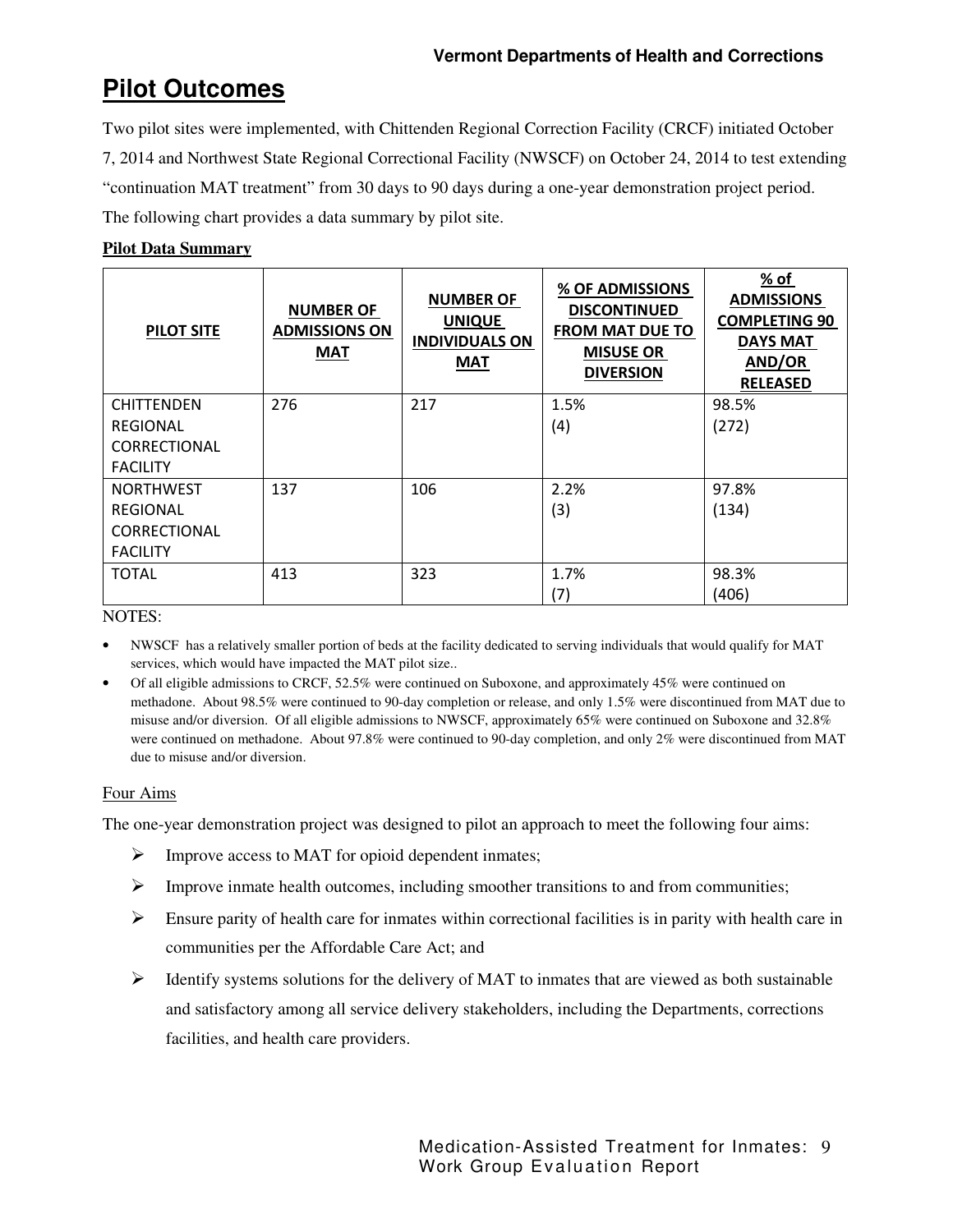#### 1) Improve Access to MAT for Inmates

Access to MAT within facilities was already being provided to inmates with an opioid dependence diagnosis across all facilities for up to 30 days, for individuals who had been receiving MAT services *immediately prior to incarceration*, and medically determined that continuation was necessary (see http://doc.vermont.gov/about/policies/rpd/correctional-services-301-550/361-370-programs-treatmentprograms/363.01%20Methadone%20Facilitation.pdf). Discontinuation of MAT for having violated a condition or agreement related to MAT, including diversion or misuse/abuse of other substances, would be carried out through a clinically-prescribed taper as appropriate.

- Standard Treatment Duration Extended: Under the demonstration project, the treatment period was extended from a standard 30 days up to 90 days within the two pilot sites. This was achieved through the DOC Methadone Facilities Directive 363.01, methadone facilitation for both methadone and buprenorphine for individuals remaining eligible per the Directive for MAT treatment. The 90-day duration was selected based on determination of the average incarceration period for inmates prior to release with the goal of ensuring continuation MAT for the majority, so that through incarceration and upon release back into their communities these individuals could continue their previously initiated MAT treatment without interruption.<sup> $\text{ }$ </sup> This time frame also corresponded to longer term sentencing, at which point inmates sentenced beyond 90 days, would be tapered through a prescribed tapering protocol. ii
- Pilot Participation: There were 323 inmates (with 413 admissions) who participated in the MAT demonstration project, with 406 (98.3%) completing the 90-day treatment duration or continuing MAT to release. Only 7 inmates (1.7%) were discontinued through a clinically prescribed taper for violation of certain DOC MAT program conditions or agreements within those guidelines.

Access to MAT Findings: - the demonstration project met its aim to increase access to MAT for inmates, in terms of:

- increased standard duration from 30 days to 90 days,
- maintaining high completion rates among participants,
- seeing fewer individuals discontinued through prescribed taper, and
- ensuring smoother continuation of treatment through transitions in and out of incarceration.

#### 2) Improve Inmate Health Outcomes

Another aim of the pilot was to improve inmate health outcomes, including smoother transitions to and from communities. The following are some of the observations and related research findings.

• Continuation Treatment Irrespective of Compliance: National research has shown that patient compliance or non-compliance with treatment protocols does not change the facts about the positive

> Medication-Assisted Treatment for Inmates: 10 Work Group Evaluation Report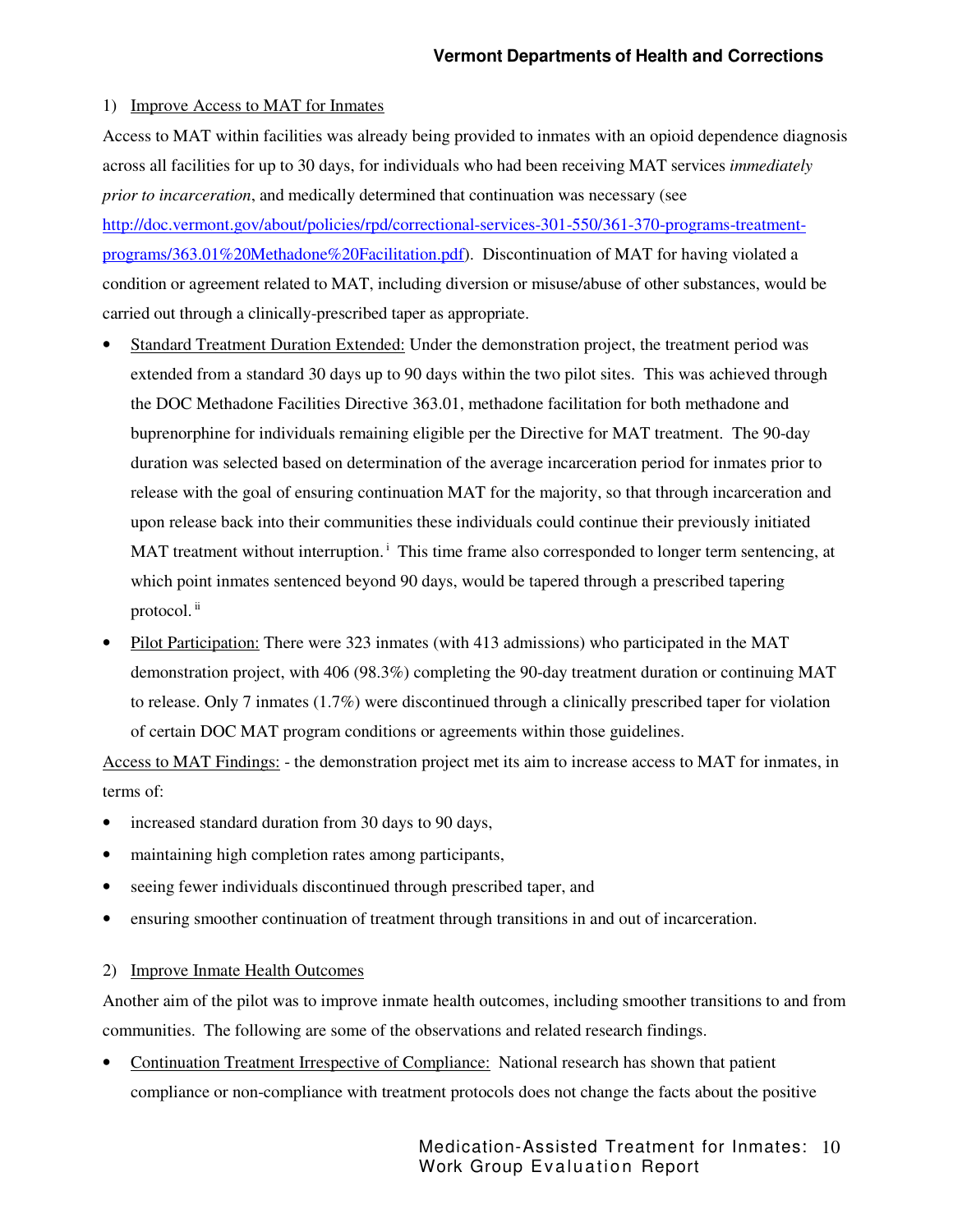effectiveness of MAT, and inmates continued on MAT through incarceration have higher rates of return to outpatient care upon release irrespective of compliance. For this reason, policies favoring treatment termination for patients who use substances negate a fundamental principle—that longer retention in treatment is correlated highly with increased treatment success (Hubbard et al. 1997, 2003).<sup>iii</sup> For these and other reasons, federal recommendations<sup>iv</sup> state that access to treatment with methadone and other FDA approved medications for opioid addiction be increased for people who are incarcerated, on parole, or on probation. The Work Group will need to reevaluate program guidelines regarding discontinuation in light of best practice.

- Reduced Risk of Overdose: National research data shows that the risk of overdose for individuals previously on MAT and then tapered, are at a higher risk of overdose if those individuals again use or misuse opioids. This is also true of previously incarcerated individuals previously on MAT, tapered, and then released into communities. Furthermore, the risk of relapse associated with opioid dependence, in general, is very high. As such, continuation MAT extended to 90 days under this demonstration project may have reduced the risk of overdose for more inmates (compared to the number treated with 30-days continuation) by bridging the time to reentry into their communities for more individuals.<sup>v</sup> Additionally, inmates upon release were counseled and offered access to naloxone as another means to reduce risk of an overdose.
- Treatment Continuity and Smoother Transitions: The DOC and hub providers worked hard to ensure minimal disruption to treatment for MAT pilot participants released back into the community within the 90-day continuation MAT time frame even when complicated by little to no advance notice of release, or need to confirm a previously held hub slot. For now, hub providers have agreed to hold continuation slots for up to one year from incarceration to ensure a smooth transition upon release from a clinical perspective for as many opioid dependent inmates as possible. $\lambda$ <sup>i</sup> Individuals reentering communities beyond one year would go into the standard pool and be given treatment slots upon availability. It is expected that as system capacity expands so too will the ability to absorb all patients as needed (and as medically appropriate) with minimal or no waitlist and treatment interruption.
- Inmate complaints: It was generally observed by a representative of the Office of Defender General that there had been fewer complaints to Prisoner's Rights investigators because of the extended period to 90 days of MAT maintenance. The DOC reported a few complaints thought to be associated with noncompliant participants being dropped from the program.
- Return to Incarceration: Of all the eligible admissions to one of the two pilot programs, and released while active in MAT, 62 individuals, or an average of 28%, returned to incarceration. Of these individuals, 43 (70%) returned to incarceration once during the pilot period, and 19 (30%) returned 2 to 3 times after initial release during the pilot period. The breakdown by correctional facility has at NWSCF 15 individuals returned to incarceration once, 5 individuals returned to incarceration two times,

Medication-Assisted Treatment for Inmates: 11 Work Group Evaluation Report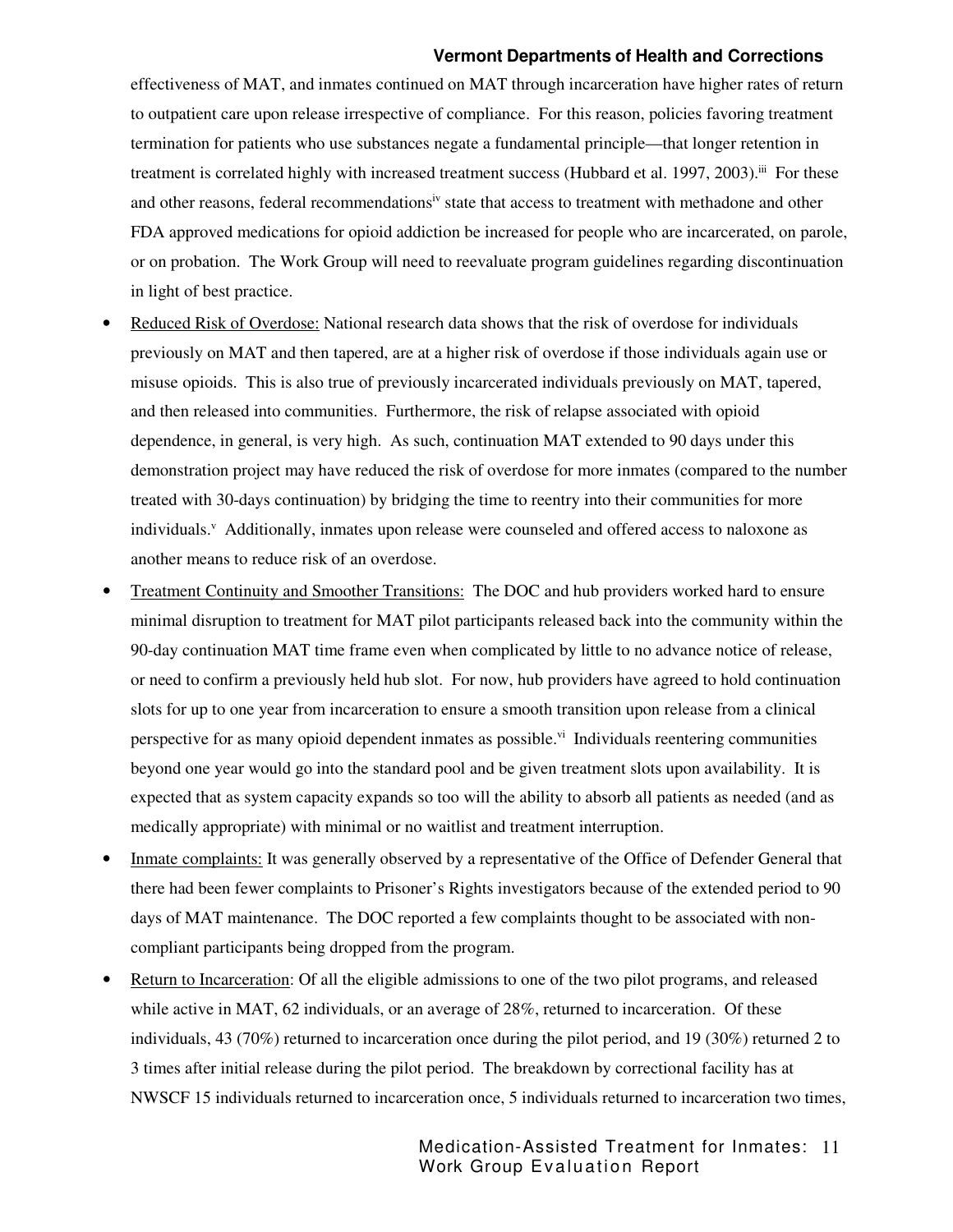and one individual returned to incarceration 3 times. For CRCF, 28 individuals returned one time, 9 individuals returned two times, and 5 individuals returned 3 times. There is no known causal link between rate of return to incarceration and MAT other than perhaps opioid dependent individuals involved with the criminal justice system may have complex, re-occurring challenges.

Inmate security: The DOC reports that there have been several incidents of injury and violence among MAT patients believed to result from other inmates pressuring MAT patients to divert their medications. There is concern that the existing dosing procedure and process makes MAT inmates highly visible to non-MAT inmates, and thereby, might potentially increase the vulnerability and security risk for these inmates. Prisoner rights' advocates, on the other hand, have expressed concern for the health and safety of inmates who *do not* receive MAT stating that such individuals are more vulnerable to use of illicit drugs or other risky behavior to try to acquire those substances if not receiving treatment. They also express additional concern for medical privacy protections of inmates receiving MAT. The Work Group will need to identify procedural or other recommendations to ensure the highest security for inmates as well as staff involved in the MAT program, and protect the medical privacy for inmates. Health Outcomes Findings: While not definitive, the pilot may have improved health outcomes for the

98.3% participants continuing the program to completion or release. The benefits would have included:

- continuity of treatment,
- smoother transitions in and out of incarceration,
- decreased risk of overdose upon release, and
- reduced inmate grievances.

The potential risks relating to inmate security due to violence and/or vulnerabilities to succumb to pressures to divert medications is of significant concern. The Work Group will need to, at the very least, identify measures to ensure the safety and security of MAT inmates as well as staff, and ensure medical privacy protections of inmates, as it makes its recommendations.

#### 3) Better Ensure Parity of Health Care for Inmates

The one-year demonstration project also aimed to ensure that drug treatment is provided in parity with other health care, and that the health care within facilities is in parity with health care in the community per the Mental Health Parity and Addiction Equity Act (MHPAEA). The challenge to fulfill parity within correctional facilities is to find the best solution possible to match the "community standard" available throughout Vermont.

• Current Community Standard: The current "community standard" for the general population is for individuals with opioid dependence having no community access to MAT to be tapered through a clinically-prescribed tapering protocol. Despite recent system expansions in the substance abuse treatment system, ensuring access to MAT for all opioid dependent Vermonters in the general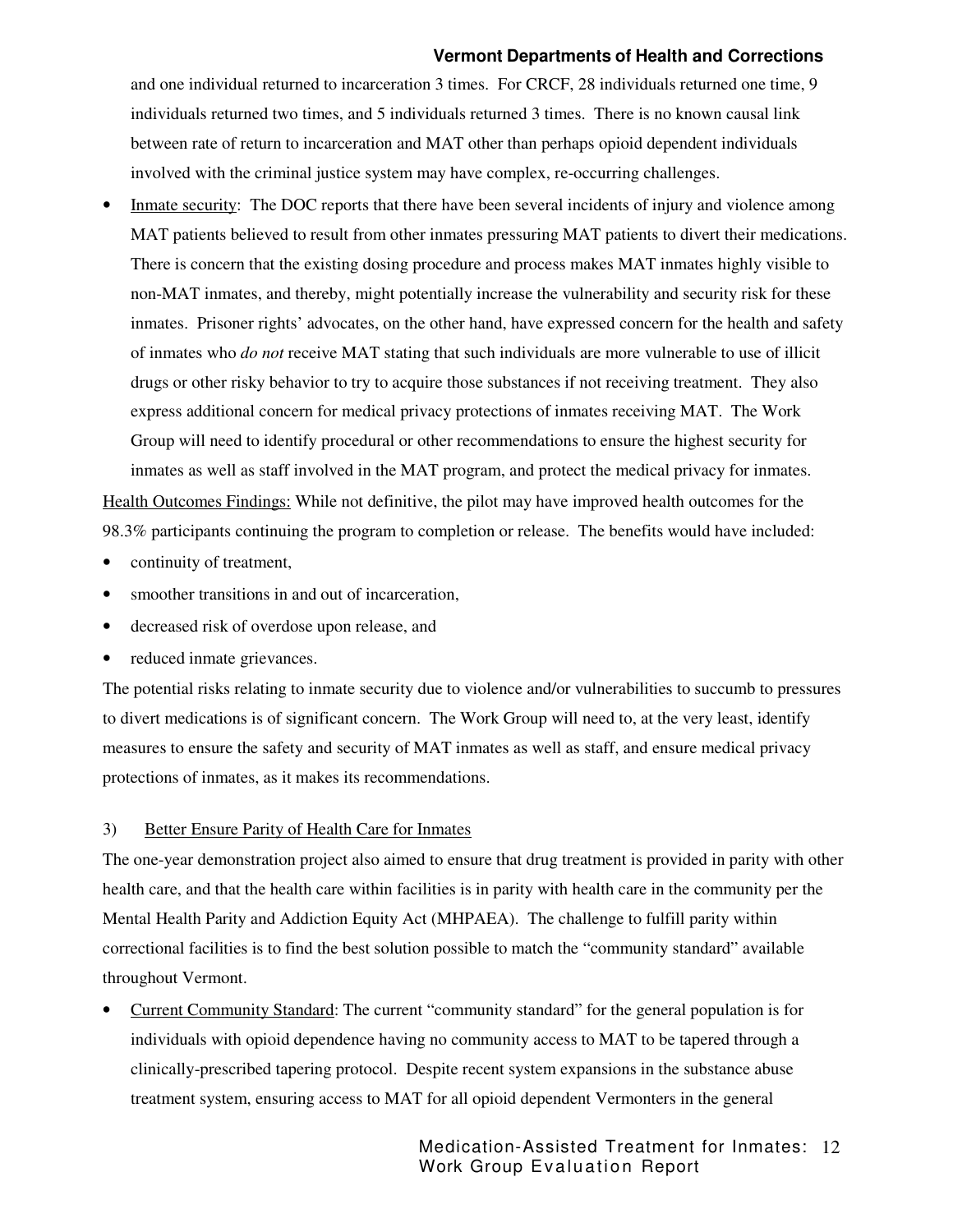population is still hampered in some areas by system capacity limits, including waitlists, and/or other access issues, e.g., transportation limitations for families and rural communities, such that some opioid dependent individuals need to be tapered. This tapering protocol varies by provider and is as few as five to seven days with some withdrawal symptomology as is carried out in hospitals or some residential facilities. At minimum, however, meeting current "community standards" of care for opioid dependence for individuals in the general population is taken to mean that all individuals having received *prior determination of medical necessity for MAT maintenance* would be continued (for as long as possible).

 For inmates relying on buprenorphine treatment delivery, the DOC uses a medical contractor, so is not hindered by the same system shortages of community doctors able to provide that form of MAT. For inmates relying on methadone treatment delivery, however, system capacity might be constrained due to high community need and few resources, no hub connection with the DOC, and low hub capacity to serve inmate patients while also maintaining its general population patient load, thus requiring inmates in these areas to also need to be tapered. Meeting minimum current "community standards" of care for opioid dependent inmates is taken to mean continuation MAT for all individuals who had been receiving MAT services *immediately prior to incarceration*, and should be done as is for individuals in the general population, and without undue delay and/or interruption (for as long as possible).

• "Interim Maintenance Treatment" Maximums: Federal standards for MAT involving "interim maintenance treatment" (continuation methadone treatment without counseling as is allowed in correction facilities) sets a maximum duration not to exceed 120 days in a 12-month period. The Work Group will need to determine what duration to recommend for statewide roll-out, and how that duration will be identified, i.e., either as a standardized period (e.g., the 30-days current DOC practice, the 90 days piloted duration), or a period determined by medical necessity up to the federal maximum of 120 days for methadone patients (with the caveat that MAT patients treated outside the Opioid Treatment Program (OTP) authority (and therefore treated with buprenorphine) would likely also be capped to the same maximum of 120 days for program consistency). The Work Group agreed that for future statewide roll-out continuation MAT based on medical determination with variable time frames on a case-by-case basis was preferable to a programmatic determination with a standard duration as was used in the pilot, and duration would continue as long as possible for all qualifying opioid dependent inmates.

Parity Findings: The demonstration project did work to fulfill the aim of parity for inmates per the above described "community standard" (and federal best practice standards), whereby individuals (in the piloted correctional facilities) who have received *prior determination of medical necessity for MAT maintenance* are continued, and those who had not previously initiated MAT, like other Vermonters with opioid dependence in communities and/or regions with waitlists or other access constraints, would be clinically tapered. The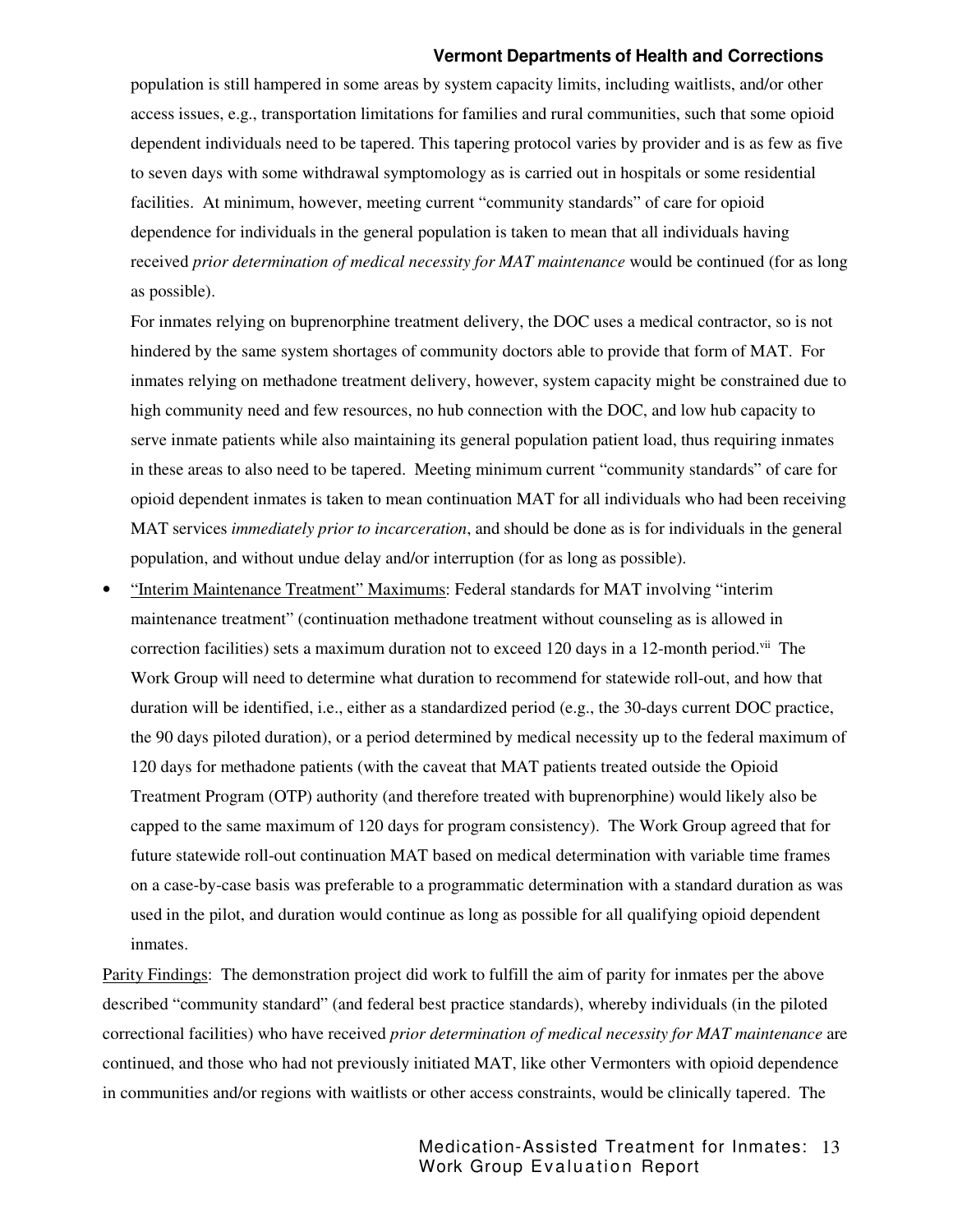duration of treatment was extended from 30 days to 90 days, but the bar "for as long as possible" was not met, as the federal maximum allows for up to 120 days for methadone patients (and, if similarly applied to buprenorphine patients, 120 days for those inmates as well). Under conditions of future resource shortages, maintaining parity for inmates compared with the general population standards of care may involve triaging inmates along with other Vermonters based on clinical considerations, to ensure the constraints on community medical resources, availability of MAT services, treatment slots, medications, were fairly and impartially managed irrespective of incarcerated status.

#### 4) Sustainable Systems Solutions and Outcomes

The last stated aim of the one-year demonstration project was to identify systems-solutions for the continued provision of MAT services to inmates seen as sustainable and satisfactory among all service delivery stakeholders, including the Departments (particularly DOC staff at corrections facilities), DOC's health services contractor, and health care providers.

- MOUs: A standardized MOU that included uniform language to cover all the related complexities of providing continuation MAT treatment for inmates was needed, addressing telemedicine technology, guest dosing, transportation, and other security requirements. The uniform language MOU was finalized, signed, and put into use in Rutland and Chittenden. With the roll-out to all correctional facilities, an MOU will be signed between each hub provider and the DOC to ensure consistency statewide.
- Guest Dosing: When a patient is unable to report to an OTP as usually required, a responsible thirdparty person(s) is(are) allowed to obtain and take charge of the medication, as for example, in a nursing home or correctional institution. <sup>viii</sup> It was determined that the pre-existing guest dosing policies in use across all hub providers could be extended to incarcerated individuals. ADAP planned to convene a group of physicians and prescribers to discuss how to shift responsibilities for prescribing guest dosing between the hub and correctional facility, and to define coordination and communication for consistent patient care. Guest dosing fees would be continued unabated from a prior MOU between the DOC and hub providers.

Guest dosing was implemented throughout the pilot, but proved very cumbersome for the DOC, with the greatest difficulty faced in acquiring exemption requests particularly for weekend and holiday arrests.<sup>ix</sup> The delays associated with weekend and holiday approval processes, transportation delays, hand-offs to hubs, bringing medications into facilities, and any other factors that impact the timing of exemption requests, can all in turn delay the continuation of the inmates' treatment putting inmates at risk. A solution that ensures the smooth transition and continuation of MAT for individuals once incarcerated is critical.<sup>x</sup>

• Chain of custody agreements: Through a chain-of-custody record the third-party person(s) can place the medication under safe storage at an offsite location until administered to the patient. This holds true for

> Medication-Assisted Treatment for Inmates: 14 Work Group Evaluation Report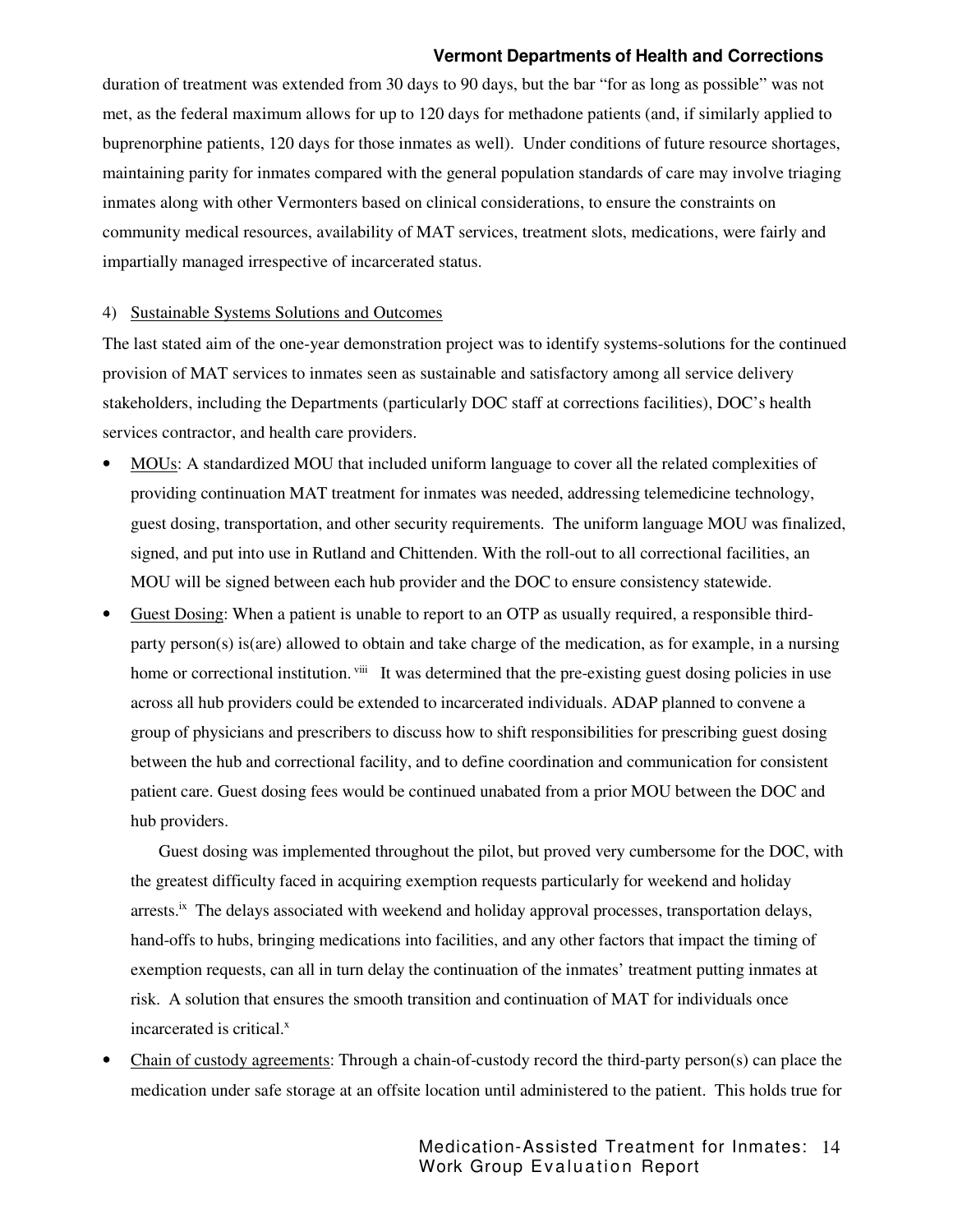incarceration facilities and nursing homes that do not have methadone in stock. $^{\text{xi}}$ http://store.samhsa.gov/shin/content/PEP15-FEDGUIDEOTP/PEP15-FEDGUIDEOTP.pdf, p. 58. The demonstration project used this chain-of-custody mechanism to reduce the frequency of transportation of inmates to hubs by also transporting additional doses for storage and later administration to the patient per clinical prescribing procedures.

• Transportation Issues: As stated above, medication chain of custody agreements between DOC and hub providers were established such that medications could be transported *together with the inmate,* with future doses stored and eventually administered to the patient per clinical prescribed procedures. While permissible under the Substance Abuse Mental Health Services Administration (SAMHSA), transporting medications *in the absence of the inmate* is not yet allowed by the Drug Enforcement Administration (DEA). Discussions are underway with the DEA to clarify (or if needed, modify) the federal laws and regulations that govern opiate replacement medication chain of custody to allow for the transport of medications *in the absence of the inmate.* This would significantly reduce the transportation and security challenges, and other associated costs, of providing MAT to opioid dependent inmates. The frequency of medication transportation (together with inmate) was negotiated between each hub provider and correction facility on a case-by-case/per patient basis, and predominately limited to either medical request by the hub provider or at the request of the DOC contracted medical provider.

The pilot demonstrated some reduction in transportation and associated security costs for DOC facilities (i.e., transportation, staff time, and risks associated with transporting inmates). However, while there was a reduction in staff security time otherwise required to get inmates to a hub and a reduction in transport overall, there was an increase in staff time to monitor inmates throughout dosing, as well as subsequently to prevent against diversion within the correctional facilities. Dosing and other observation time increased for both security and health care staff.

- Dose Monitoring The nursing resources required to monitor the dissolving of Suboxone® to prevent diversion was an additional concern that would need to be addressed more fully if the program is continued and/or extended to other facilities. In addition to the nursing resources, this period of dose monitoring also impacts DOC staffing resources above and beyond the current medical resources.
- Secure Storage of Medications There are outstanding concerns among DOC contracted medical staff around the safe and secure storage of opioid replacement medications. It may be necessary to provide for additional secure storage for anticipated quantities of medications at each facility, as well as to further develop associated chain of custody procedures to mitigate these concerns.
- MAT Initiation vs. Continuation: The Work Group reviewed the topic of initiation as an alternative to continuation of opioid dependent inmates on MAT, for thoroughness, but the federal recommendation for incarcerated individuals is that opioid pharmacotherapy maintenance regardless of which medication is used be made available during incarceration for patients who are already in MAT when incarcerated.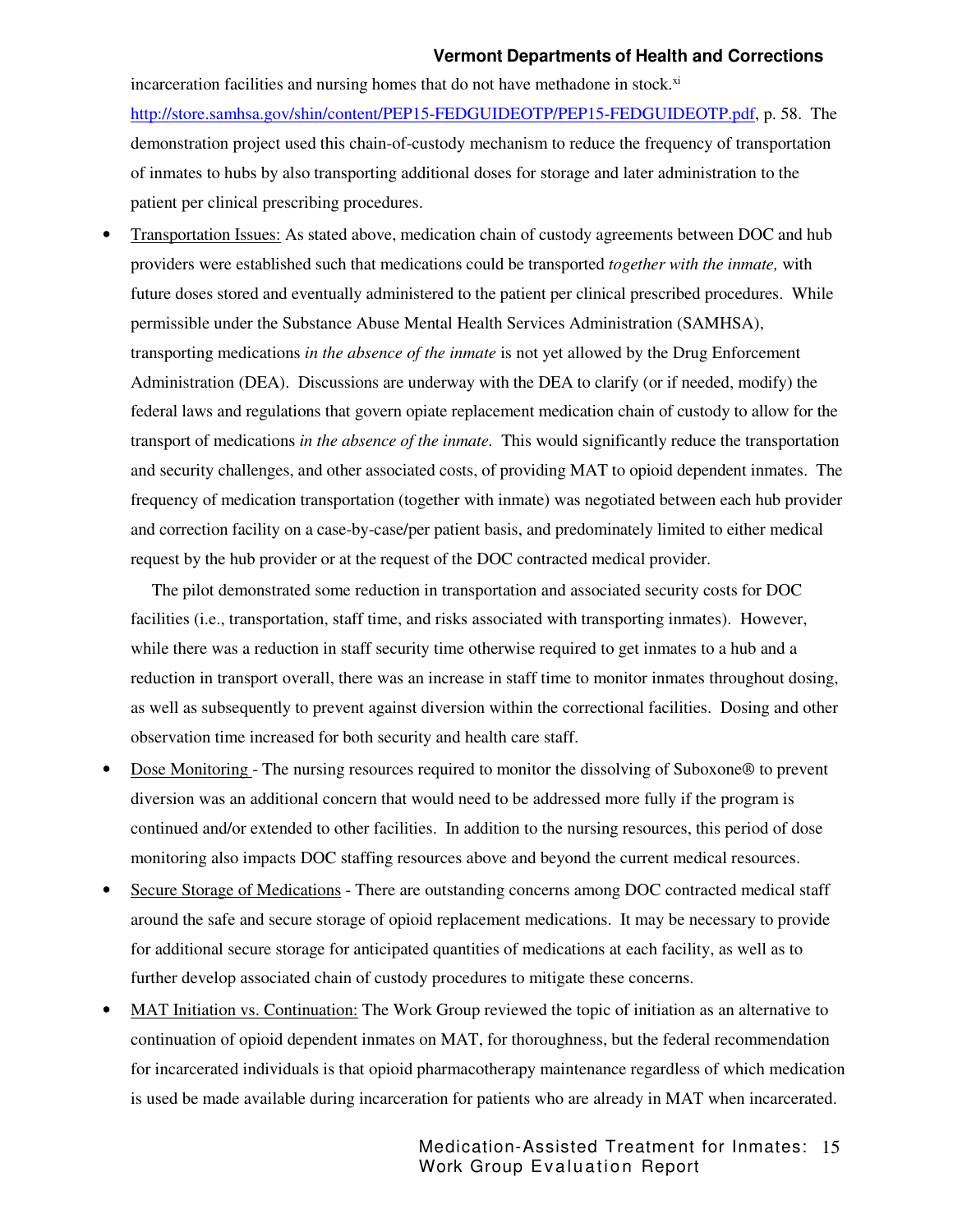<sup>xii</sup> Initiation of MAT for individuals not previously receiving MAT services immediately prior to incarceration would not be included in the recommendations.

- Discontinuation of MAT: If an individual is to be discontinued, medically supervised withdrawal (via tapering) is preferable to sudden discontinuation of the medication.<sup>xiii</sup> Furthermore, best practice establishes that MAT continuation produces better outcomes irrespective of patient compliance or noncompliance with treatment protocols.
- Interim Maintenance Treatment vs. Comprehensive Treatment: The "gold standard" for opioid dependent individuals not under legal supervision is to receive comprehensive treatment of MAT together with psychosocial behavioral counseling. "Interim maintenance treatment" is the federal exemption allowing the provision of MAT without treatment counseling, and has been demonstrated to be an evidence-based practice with positive results for inmates.<sup>xiv</sup> National research shows that opioid pharmacotherapy alone produces positive results for inmates (and released individuals) in both health and risk of overdose, as well as indicated reductions in suicide risk and criminal activity. $^{x}$  For a correctional facility to provide comprehensive treatment in addition to MAT would require it to become certified as an Opioid Treatment Program (OTP), at a minimum approximate cost of \$15,000 dollars per site just for certification,<sup>xvi</sup> let alone the staffing, expertise and mission changes that would be required for a correctional facility to become an OTP which simply is not realistic<sup>xvii</sup>. The demonstration project supplied solely medication for addiction treatment based on the evidence-based practice of "interim dosing", and this measure would need to be continued in the future.
- Duration of MAT: Federal standard establishes "interim maintenance treatment" to a maximum of 120 days, compared to the current procedure of continuation MAT for 30 days, or the pilot of 90 days, all involving criteria for discontinuation. There is strong consensus that duration of treatment in future ideally be tied to determination of medical necessity on a case-by-case basis, sentence duration, and compliance with conditions or agreements of the MAT services, not just a standard duration apart from these other considerations.
- Inmate Safety and Other Risks As described under Health Outcomes above, there is a concern that inmates who receive MAT services may be exposed to increased security risks associated with their treatment. These additional risks might include pressures by other inmates to divert their medications, the compounded vulnerability if another inmate overdoses resulting from succumbing to pressure or voluntarily diverting medications. These concerns are addressed in the recommendations.
- Selected vs. Universal MAT Services: The question of whether to designate certain correctional facilities substance abuse specialty treatment facilities was raised. The advantages would be to potentially create a "recovery" culture in the facility, reduce security vulnerability of MAT patients, better ensure availability of substance abuse expertise, and provide facility-wide substance abuse treatment services and recovery programs. The disadvantages and barriers would include increased

Medication-Assisted Treatment for Inmates: 16 Work Group Evaluation Report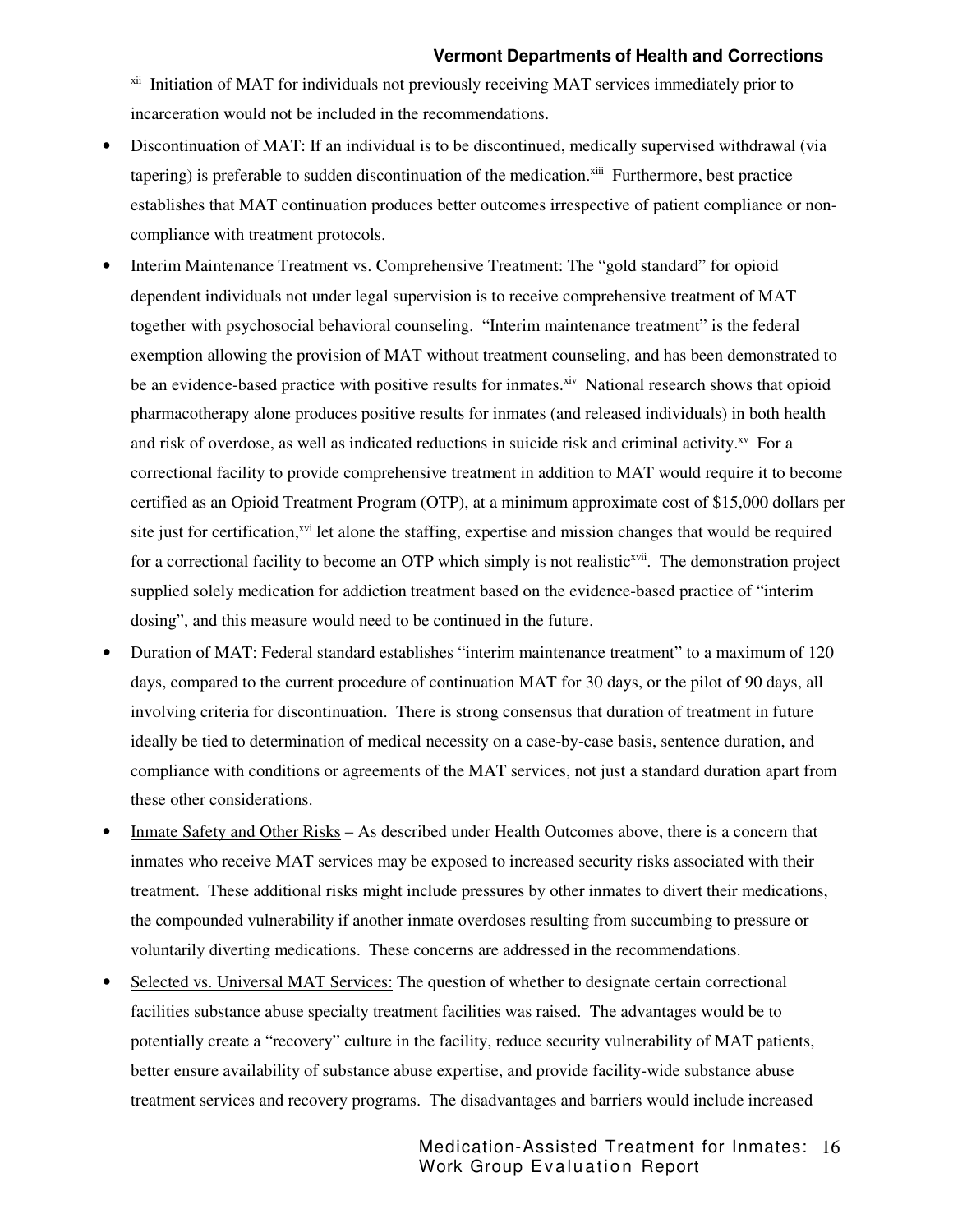rates of relocation of inmates, increased hardship for families, increased regional stress on the opioid treatment system near designated facilities, lack of available substance abuse treatment professionals in Vermont, and separation of the inmate from their own local community providers. The Workgroup calculated that the disadvantages outweighed the advantages of supporting MAT services in all seven correctional facilities.

• MAT Delivery Protocols: The demonstration project highlighted the importance of having detailed protocols and agreements within and between the DOC and hub providers to ensure smooth functioning of the DOC facilities, safety of the inmates, and ability of individuals to continue with MAT upon release. Fluid and committed troubleshooting and problem solving to fine tune the delivery model was required. Furthermore, the pilot revealed key pressure points where sufficient staffing and other resources would need to be put into place for successful implementation of the proposed MAT expansion to all seven facilities. The most important of these are addressed in the recommendations below.

System Outcomes Findings: This final aim of the demonstration project proved to be one of the most difficult to satisfy, given all the complex elements and variety of stakeholders involved. However, there were several successful adaptations that proved sufficient and effective for carrying out the demonstration project, and inform key factors of success for a statewide roll-out to all seven facilities. The key elements included:

- An MOU between the DOC and each hub treatment provider, formalized with uniform language and agreements relating to transportation, guest dosing, and other critical procedures (and while not completely finalized during the pilot the principles of the MOU did guide implementation); and
- The evidence based practice of "interim maintenance dosing" involving pharmacological therapy without counseling, as is appropriate for inmates.

The Work Group also identified that additional system solutions were still needed, with the most important including:

- continuity and smooth transitions in treatment,
- safety and security of inmates and staff (corrections, medical, provider),
- parity with community standard to provide continuation MAT "for as long as possible",
- adequate resources to implement the program properly per the recommendations,
- a mechanism or contingency plan to troubleshoot and problem solve, especially in the early stages of roll out to all seven facilities, and
- a process for updating policies and procedures that are developed along the way.

The essential elements and issues to ensure successful future roll-out statewide are addressed in the recommendations section below.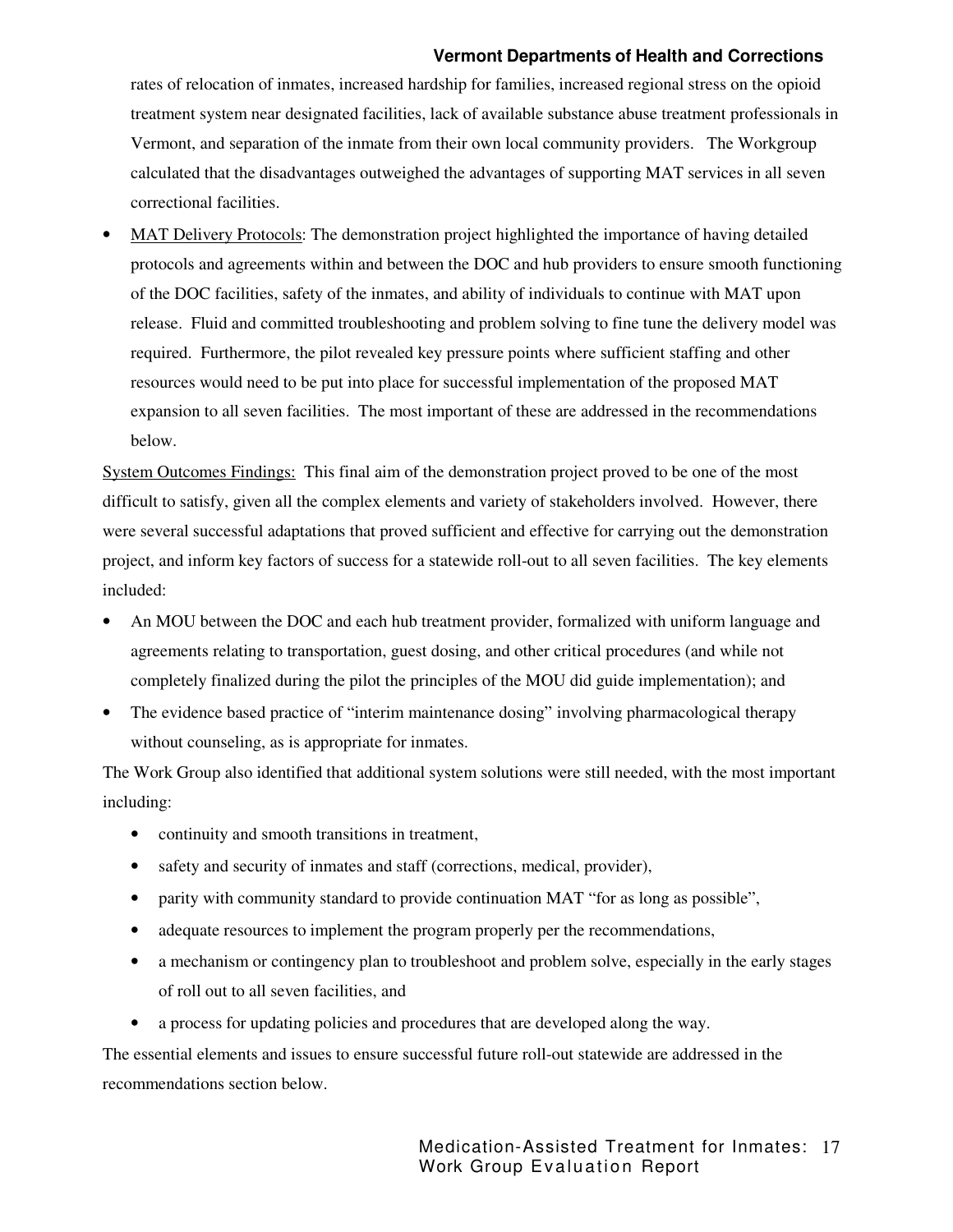## **Recommendations**

Based on the evaluation findings and observations of the one-year demonstration project, the following are the formal recommendations by the Work Group:

- Continuation MAT, while not required, is a best practice for opioid dependent inmates producing the best outcomes for health and recovery, and can involve getting either methadone or Suboxone/buprenorphine. Therefore, continuation MAT is recommended for both detained and sentenced individuals who have been actively engaged in receiving MAT treatment services *immediately prior to incarceration*.
- It is recommended that continuation MAT maintenance be based on medical determination up to the maximum of 120 days<sup>xviii</sup> irrespective of medication, through either guest dosing (methadone) or via DOC assuming prescriptive authority (buprenorphine).
- If MAT is to be discontinued it will be done so using medically prescribed tapering. Discontinuation may occur when an individual receives a sentence longer than the 120 days, no longer benefits or maintains interest in continuing treatment, fails to consistently meet the expectations set forth by the MAT clinical provider and DOC, or by medical determination. As stated above, however, national research has shown that patient compliance or non-compliance with their treatment protocols does not change the facts about the positive effectiveness of MAT.
- Assuming adequate resources and funding, it is recommended that continuation MAT treatment services for opioid dependent individuals be expanded to all seven corrections facilities. The legislatively mandated "proposed expansion schedule" reflected below, presents the anticipated cost structure of such a roll-out, derived by projecting the contract and other cost bases of the demonstration project.
- Update all existing protocols and procedures to guide the roll-out and implementation in all correctional facilities, and reflect solutions to the above-mentioned lessons and challenges, namely:
	- o Chain-of-custody procedures and secure storage for anticipated quantities of medications;
	- o DOC transportation scheduling, especially of inmates from DOC facilities to hub sites for dosing (and/or medication pick-up), ensuring timing is varied and not predictable for security purposes;
	- o Procedures that protect patient medical privacy and ensure the safety of inmates and staff;
	- o Dosing procedures and processes, including observation and monitoring for diversion;
	- o Dosing exemptions, including weekend and holiday exemptions;
	- o Inmate security and grievances;
	- o Inmate education on the unique risks and benefits of MAT participation;
	- o Inmate education related to the benefits of naloxone;
	- o "Exceptions protocol(s)" and//or contingency plan(s) for troubleshooting and problem-solving, including specifying roles and responsibilities, and functions of any clinical and/or quality

Medication-Assisted Treatment for Inmates: 18 Work Group Evaluation Report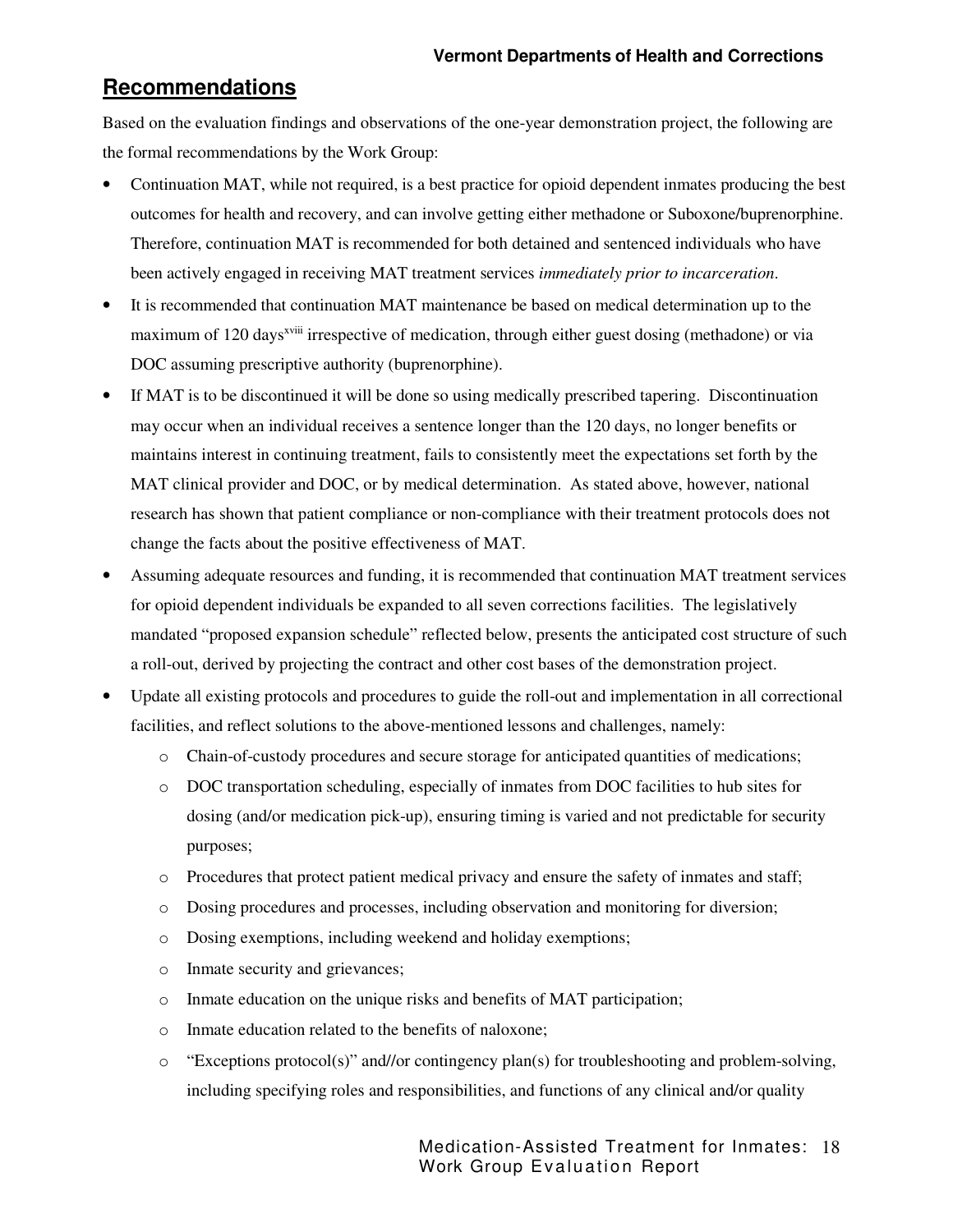improvement sub-group;

- o Processes for the regular updating of protocols; and
- o Quality improvement standards and monitoring procedures.
- MAT Work Group: It is recommended that the previous role of the MAT Work Group be transferred to the principle partners, namely the Department of Corrections (DOC) and the Department of Health's Division of Alcohol and Drug Abuse Programs (VDH/ADAP). Specialty hub MAT treatment providers will work in collaboration with the principle partners per the terms established in signed MOUs and the administrative authority of the Department of Health, Division of Alcohol and Drug Abuse Programs (VDH/ADAP), to deliver clinically-appropriate MAT for detainees and sentenced inmates in the DOC system. The role of the principle partners would remain the same as the previous MAT Work Group - to inform and monitor the provision of medication-assisted treatment to persons who are incarcerated in Vermont, including persons who were receiving treatment in the community immediately prior to incarceration.
- MAT Clinical Sub-Group: It is recommended that a clinical sub-group be convened to support the Departments in guiding the roll-out of the statewide program, including assisting developing and updating the protocols described above, supporting any trouble-shooting processes, and ensuring the successful implementation of a common program statewide for continuation MAT in all correctional facilities. The members would be made up, for example, by VDH/ADAP, DOC, DOC's medical contractor, hub providers, and the DVHA medical officer. They will support the principle partners to also ensure the same aims of the pilot project are achieved in the statewide program of continuation MAT for inmates – increased access to MAT for inmates, improved health outcomes, parity with health care, and system solutions that are satisfactory to all partners and sustainable.

## **Proposed Schedule of Expansion**

This section is in response to the legislative request contained in Act 195 (2014) 12 (g) to provide a proposed schedule of expansion for the roll-out of a program for continuation MAT for inmates at all seven correctional facilities across Vermont.

• Cost Calculations:

The costs presented below are for both continuation MAT for the standard duration of 90-days tested in the demonstration pilot, and continuation MAT per the Work Group's recommendation based on medical determination up to a maximum of 120-days. The average daily cost of the 90-day MAT program as piloted during the one-year demonstration project was \$510.43/day per facility, and included:

- 1) the nursing time required to administer the medications (meds), log the medications into the facility, complete urine screens, etc.;
- 2) the provider time required for re-ordering medications;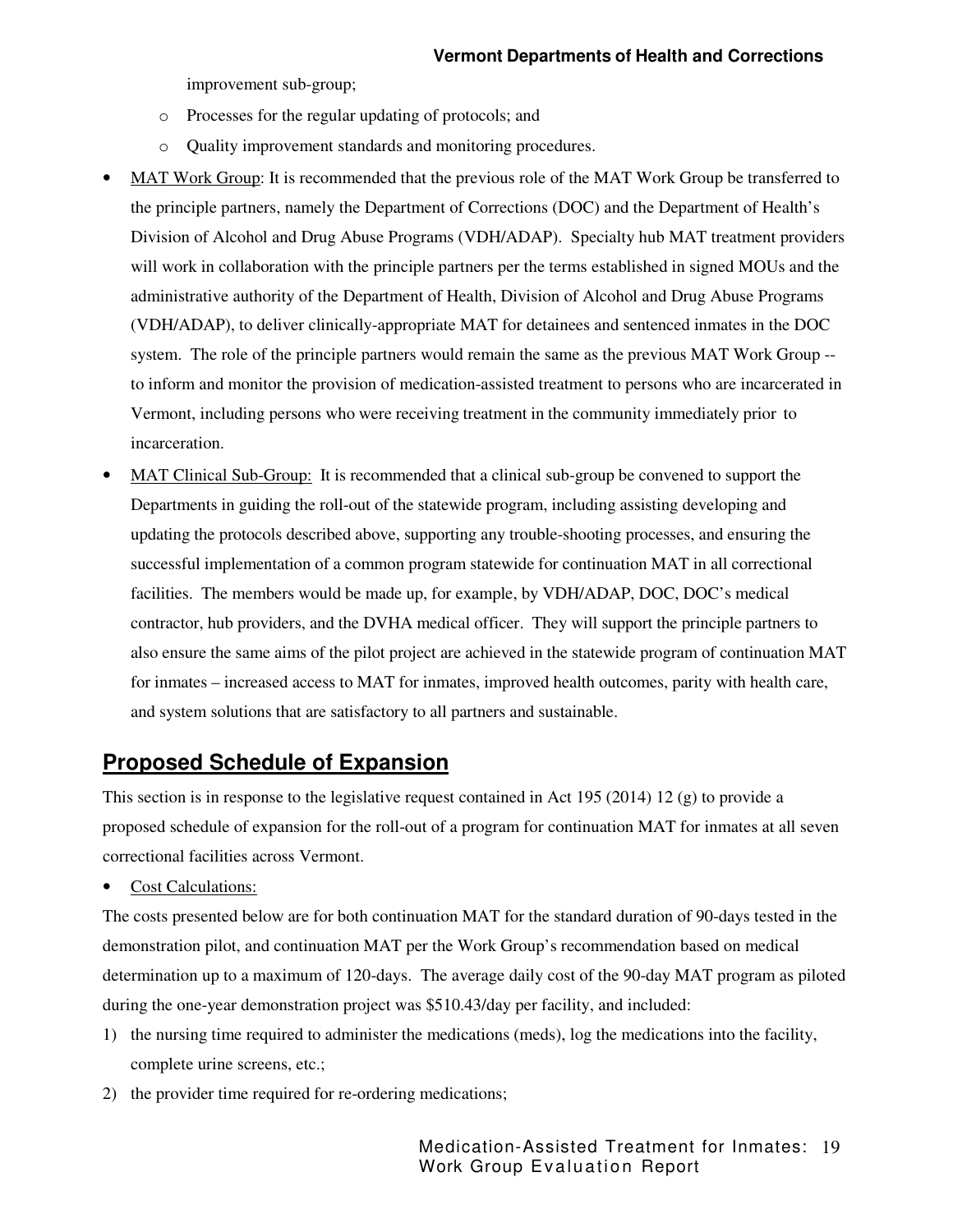3) DOC time involved with transports, and

4) the costs of the medications and transportation.

Assuming similar contract and cost bases of the demonstration pilot projected to all seven facilities, the estimated annual cost for a 90-day MAT program at all facilities would be \$186,306.60 (\$510.43 x 365 days). However, the Work Group has recommended moving from a standard duration 90-day continuation MAT to one based on medical determination of up to 120-days on case-by-case basis. Therefore, assuming the same costs projected proportionately to all facilities for 120-days, the estimated annual costs would be \$248,408.80 (\$186,306.60 x 1.33 to get to 120 days).

• Start Date

Implementation of a program per the recommendations described above is dependent on the availability of sufficient resources and funds. Once resources are confirmed and in place, program initiation at all seven facilities could begin simultaneously given any reasonably specified start date.

• Average Annual Cost of Continuation MAT

The table below reflects the details of the annual estimated costs for both the standard 90-day duration as well as the recommended 120-day duration using a case-by-case medical determination extending continuation MAT treatment services to all seven correctional facilities (assuming relative population sizes needing MAT as in the demonstration project):

| <b>Costs and Time</b>                                                  | <b>CRCF</b>    | <b>NW</b>      | Average/ | <b>90-day</b> | <b>Total Annual</b> |
|------------------------------------------------------------------------|----------------|----------------|----------|---------------|---------------------|
|                                                                        | Hrs/Wk         | Hrs/Wk         | Week     | Cost          |                     |
| Med Verification including UDS, calling                                | 10.5           | 4.5            |          |               |                     |
| the Hubs and UHC                                                       |                |                |          |               |                     |
| Medication administration                                              | 15             | 15.28          |          |               |                     |
| Logging meds into the facility from the<br>clinic                      | 2.5            | 2.5            |          |               |                     |
| Nursing calling Hub upon discharge<br>writing last dose letter         | $\mathbf{1}$   | $\mathbf{1}$   |          |               |                     |
| Random required UDSs                                                   | 1.5            | 1.5            |          |               |                     |
|                                                                        | 30.5           | 24.78          | 27.64    |               |                     |
| Hours x 28.00 average hourly rate                                      | \$854.00       | \$693.84       | \$773.92 | \$9,950.40    |                     |
|                                                                        |                |                |          |               |                     |
| <b>Administrative Time</b>                                             |                |                |          |               |                     |
| Daily update MAT list, HSMR, update<br>to DOC of tapers, release dates | 5              | 3              |          |               |                     |
|                                                                        |                |                |          |               |                     |
| Hours x 20.00 average hourly rate                                      | \$100.00       | \$60.00        | \$80.00  | \$1,028.57    |                     |
|                                                                        |                |                |          |               |                     |
| Provider Time                                                          |                |                |          |               |                     |
| Calling community providers, ordering<br>med and reorders              | $\overline{2}$ | $\overline{2}$ |          |               |                     |
|                                                                        |                |                |          |               |                     |

**Table: Average Annual Cost of Continuation MAT up to 120 days at All Correctional Facilities**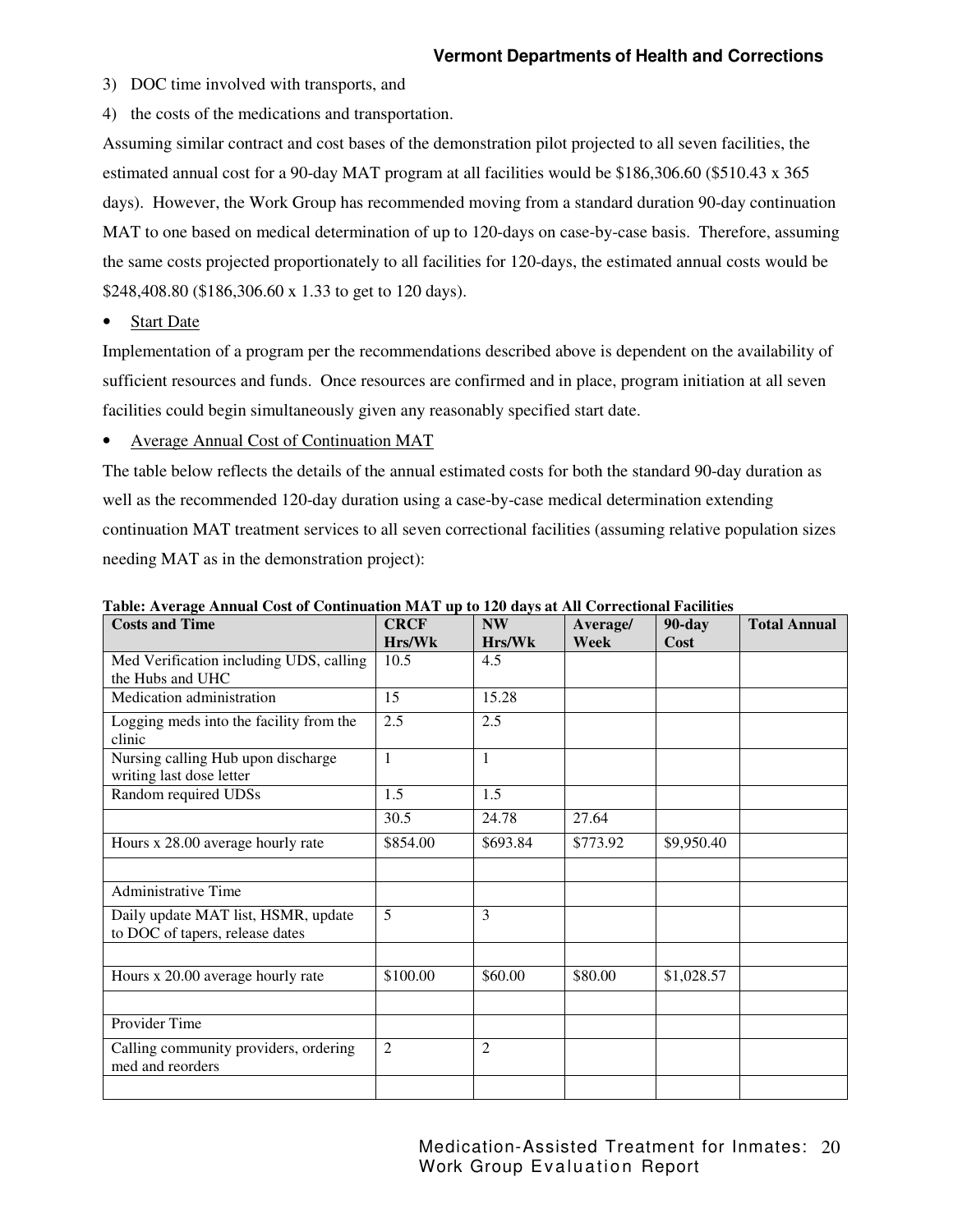| <b>Costs and Time</b>                   | <b>CRCF</b> | <b>NW</b>   | Average/    | <b>90-day</b> | <b>Total Annual</b> |
|-----------------------------------------|-------------|-------------|-------------|---------------|---------------------|
|                                         | Hrs/Wk      | Hr s/Wk     | Week        | Cost          |                     |
| Hours x \$80.00 average hourly          | \$160.00    | \$160.00    | \$160.00    | \$2,057.14    |                     |
|                                         |             |             |             |               |                     |
| DOC Time                                |             |             |             |               |                     |
| CO DOT (direct observation therapy)     | 24.5        | 14          |             |               |                     |
| (data from previous report)             |             |             |             |               |                     |
| $CO$ transport <sup>1</sup>             | 21          | 21          |             |               |                     |
| <b>TOTAL</b>                            | 45.5        | 35          | 40.25       |               |                     |
| Hours x \$23.00 average hourly          | \$1,046.50  | \$805.00    | \$925.75    | \$11,902.5    |                     |
|                                         |             |             |             | $\Omega$      |                     |
|                                         |             |             |             |               |                     |
| Weekly cost of MAT program              |             |             |             |               |                     |
| 90-day cost of MAT program              | \$2,160.50  | \$1,718.84  |             |               |                     |
| Cost of the actual medication           | \$27,777.86 | \$22,099.37 |             |               |                     |
| Total Average Cost of 90-day MAT        | \$25,000    | \$17,000    |             |               |                     |
| program, including medications          |             |             |             |               |                     |
| Average Daily Cost per Correctional     | \$52,777.86 | \$39,099.37 | \$45,938.61 |               |                     |
| Facility                                |             |             |             |               |                     |
| <b>Estimated Annual Cost for 90-day</b> |             |             | \$510.43    |               |                     |
| <b>MAT</b> program at 7 Correctional    |             |             |             |               |                     |
| <b>Facilities</b>                       |             |             |             |               |                     |
| <b>Estimated (based on Proportion)</b>  |             |             |             |               | \$186,306.60        |
| <b>Annual Cost for 120-day MAT</b>      |             |             |             |               |                     |
| program at 7 Correctional Facilities    |             |             |             |               |                     |

NOTE: not included is nursing and provider time involved with diversions, grievances, or injuries related to MAT delivery.

<sup>1</sup>This line item is subject to overtime costs not included in the current calculations.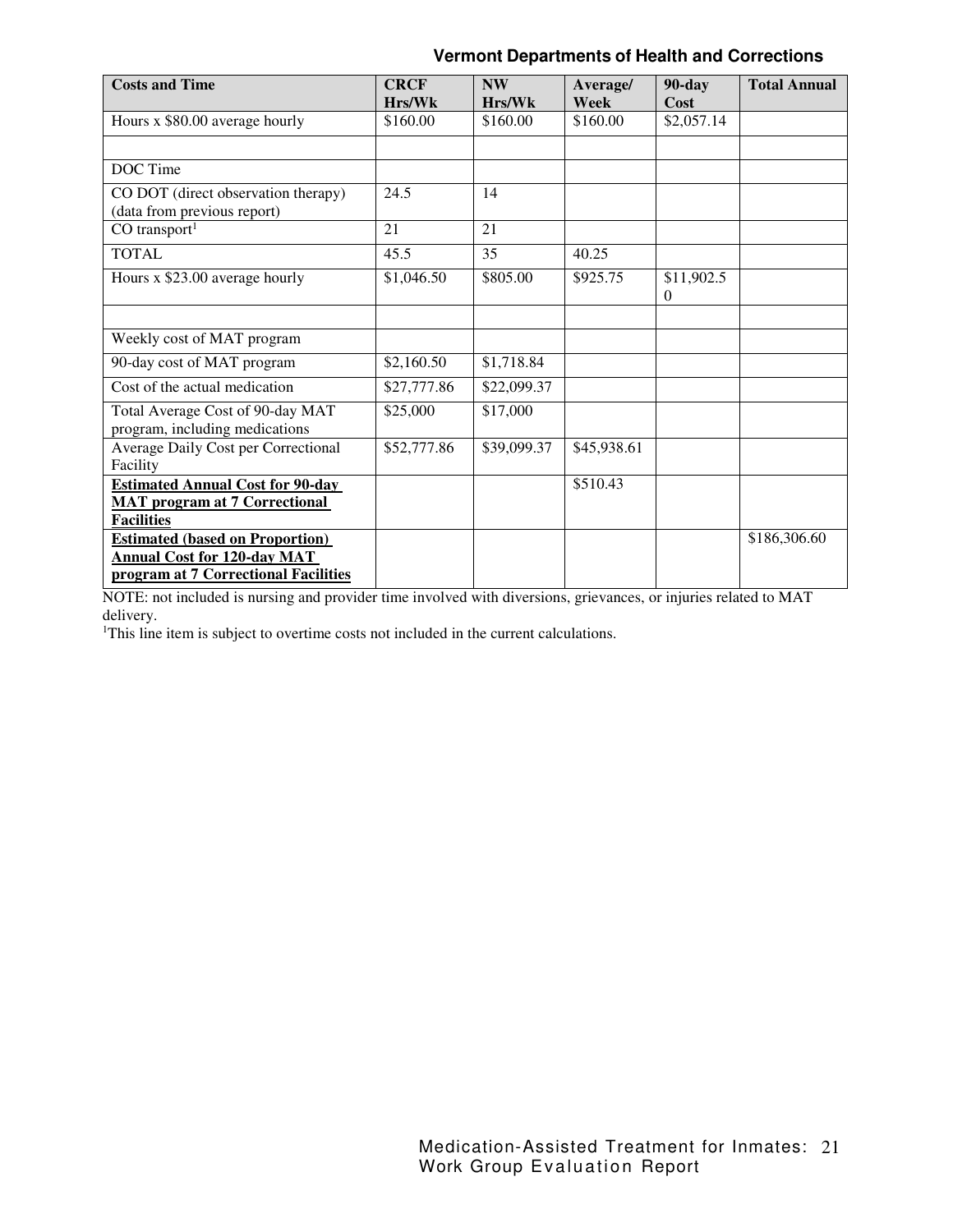# *APPENDIX I:*

# *Work Group Members*

- o Barbara Cimaglio: Deputy Commissioner Department of Health
- o Cheryl Elovirta: Deputy Commissioner, AHS (year 2)
- o Dee Burroughs-Biron, MD CCHP: Health Services Director VTDOC (year 1)
- o John Brooklyn, MD: Medical Director Howard Center/Chittenden Center
- o Kim Bushey: Program Services Director VTDOC
- o Karen Casper, PhD: Policy and Implementation Analyst, VDH/ADAP
- o Ryan Lane: Director of Clinical Services (year 2)
- o Connie Schutz, PhD: Blueprint for Health/DVHA
- o Seth Lipschutz, JD: Office of Defender General/Prisoners' Rights (year 1)
- o Emily Tredeau, JD: Office of Defender General/Prisoners' Rights
- o Tom Dalton: Howard Center/Safe Recovery Program
- o Tony Folland: VDH/ADAP
- o Steven Fisher, Statewide Medical Director, Centurion of Vermont (year 2)
- o Vivian Esparza, Addiction Medicine Physician, Centurion of Vermont (year 2)
- o Sharon Butler, Statewide Director of Nursing, Centurion of Vermont (year 2)
- o Mike Touchette, Corrections Director of Facilities Operations, AHS (year 2)
- o Jacqueline Rose, DOC Health Services Operations Director (year 2)
- o Ben Watts, DOC Health Services Director (year 2)